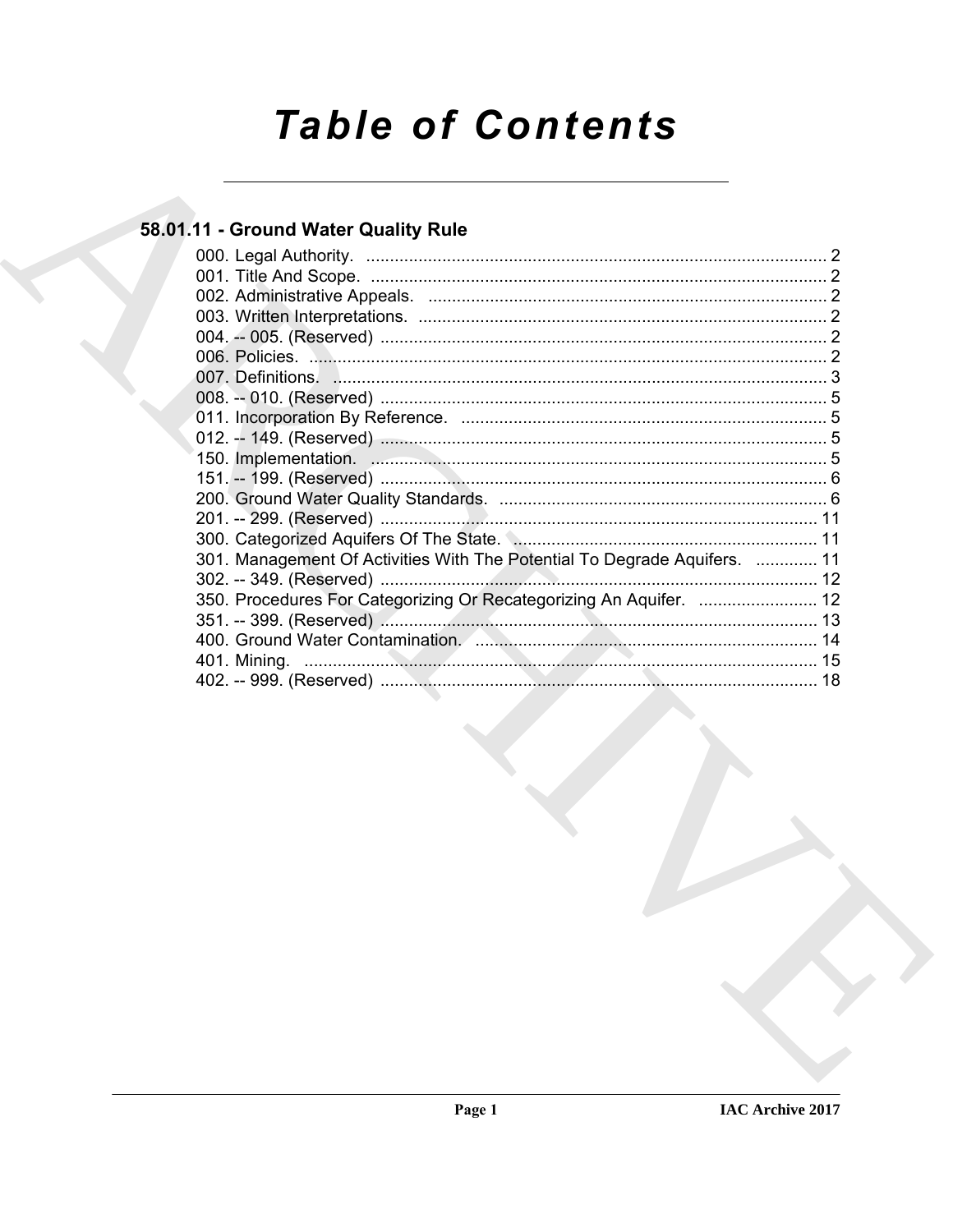### **IDAPA 58 TITLE 01 CHAPTER 11**

### **58.01.11 - GROUND WATER QUALITY RULE**

### <span id="page-1-1"></span><span id="page-1-0"></span>**000. LEGAL AUTHORITY.**

**53.47.11 • CHIATRICHY: 54.9 CHAPTER 11**<br> **63.47.11 • CHOMPITY the Evolution WATER OUALITY RULE**<br> **CHIATRICHICATE CONTINUES CONTINUES (CALC TRANSPART)**<br> **CHIATRICHIES** (CALC TRANSPART) **CONTINUES CONTINUES (CALC TRANS** The Idaho Legislature has given the Board of Environmental Quality authority to promulgate the Ground Water Quality Rule pursuant to Sections 39-105, 39-107, 39-120, and 39-126, Idaho Code. The authority to formulate and adopt rules as are necessary and feasible to protect the environment and health of the citizens of the state is vested in the Director and Board pursuant to Sections 39-105 and 39-107, Idaho Code. Under Section 39-120, Idaho Code, the Board is authorized to adopt, by rule, ambient ground water quality standards. Under Section 39-126, Idaho Code, all state agencies shall incorporate the Ground Water Quality Plan, adopted by the legislature, in the administration of their programs and are granted authority to promulgate rules to protect ground water quality as necessary to administer such programs. (3-20-97) administer such programs.

### <span id="page-1-2"></span>**001. TITLE AND SCOPE.**

**01. Title**. This rule shall be cited as IDAPA 58.01.11, Rules of the Department of Environmental IDAPA 58.01.11. "Ground Water Ouality Rule." (3-20-97) Quality, IDAPA 58.01.11, "Ground Water Quality Rule."

**02. Scope**. Under Section 39-120, Idaho Code, the Department of Environmental Quality is designated as the primary agency to coordinate and administer ground water quality protection programs for the state. This rule establishes minimum requirements for protection of ground water quality through standards and an aquifer categorization process. The requirements of this rule shall serve as a basis for the administration of programs which address ground water quality. This rule does not in and of itself create a permit program. (3-20-97)

### <span id="page-1-3"></span>**002. ADMINISTRATIVE APPEALS.**

Persons may be entitled to appeal agency actions authorized under this chapter pursuant to IDAPA 58.01.23, "Rules of Administrative Procedure Before the Board of Environmental Quality." (3-15-02) of Administrative Procedure Before the Board of Environmental Quality."

### <span id="page-1-4"></span>**003. WRITTEN INTERPRETATIONS.**

The Department of Environmental Quality may have written statements which pertain to the interpretation of the rules of this chapter. If available, such written statements can be inspected and copied, at cost, at the Department of Environmental Quality, 1410 North Hilton, Boise, ID 83706-1255. Environmental Quality, 1410 North Hilton, Boise, ID 83706-1255.

### <span id="page-1-5"></span>**004. -- 005. (RESERVED)**

### <span id="page-1-7"></span><span id="page-1-6"></span>**006. POLICIES.**

It is the intent of the Department to implement, through this rule, the following policies from the Protection and Prevention Sections of the Idaho Ground Water Quality Plan, adopted by the legislature, 1992 Session Law, Chapter 310, Page 922. These policies are: (3-20-97)

<span id="page-1-10"></span>**Ground Water Quality Protection**. It is the policy of the state of Idaho to maintain and protect the lity of the state's ground water. existing high quality of the state's ground water.

<span id="page-1-9"></span>**02. Existing and Projected Future Beneficial Uses**. The policy of the state of Idaho is that existing and projected future beneficial uses of ground water shall be maintained and protected, and degradation that would impair existing and projected future beneficial uses of ground water and interconnected surface water shall not be allowed. (3-20-97) allowed.  $(3-20-97)$ 

<span id="page-1-8"></span>**03. Categorization of Ground Water**. The policy of the state of Idaho is to provide differential protection for the state's ground water resources. A ground water categorization system should be established for aquifers or portions of aquifers. The categorization system should be based on vulnerability of the ground water, existing and projected future beneficial uses of the ground water, existing quality of the ground water, and social and economic considerations. (3-20-97) economic considerations.

<span id="page-1-11"></span>**04. Ground Water Quality Standards**. The policy of the state of Idaho is to establish ground water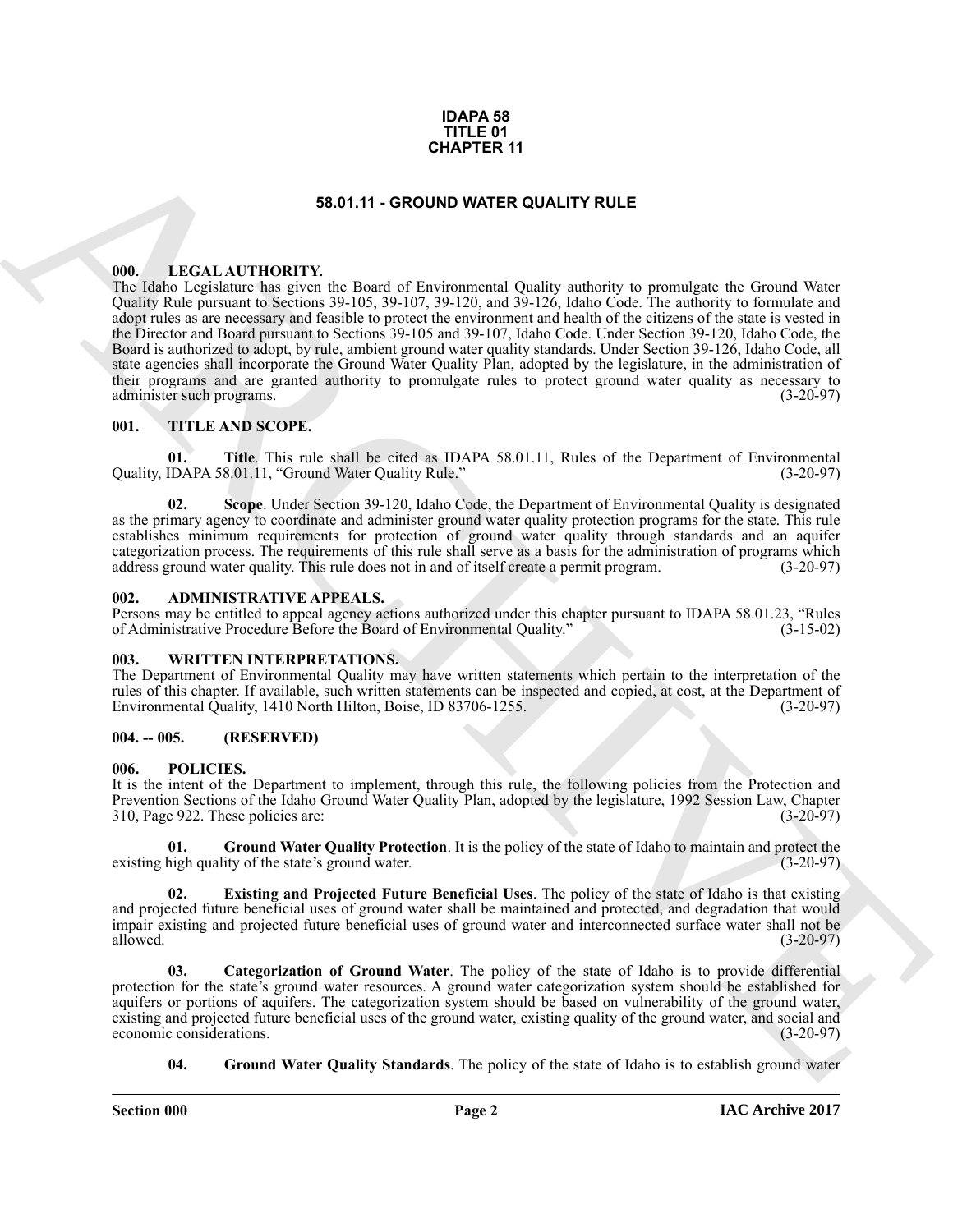| <b>IDAHO ADMINISTRATIVE CODE</b>           |       |
|--------------------------------------------|-------|
| <b>Department of Environmental Quality</b> | Grour |

<span id="page-2-16"></span>quality standards for biological, radiological, and chemical constituents. (3-20-97)

**05. Prevention of Ground Water Contamination**. The policy of the state of Idaho is to prevent contamination of ground water from all regulated and nonregulated sources of contamination to the maximum extent  $practical.$  (7-1-98)

<span id="page-2-15"></span>**06. Mining**. The policy of the state of Idaho is to protect ground water and allow for the extraction of above and within ground water. (7-1-98) minerals above and within ground water.

### <span id="page-2-2"></span><span id="page-2-1"></span><span id="page-2-0"></span>**007. DEFINITIONS.**

**01. Agricultural Chemical**. Any pesticide, nutrient or fertilizer used for the benefit of agricultural on or pest management. (3-20-97) production or pest management.

<span id="page-2-3"></span>**02. Aquifer**. A geological unit of permeable saturated material capable of yielding economically nt quantities of water to wells and springs. (3-20-97) significant quantities of water to wells and springs.

<span id="page-2-4"></span>**03. Beneficial Uses**. Various uses of ground water in Idaho including, but not limited to, domestic water supplies, industrial water supplies, agricultural water supplies, aquacultural water supplies, and mining. A<br>
denergicial use is defined as actual current or projected future uses of ground water. beneficial use is defined as actual current or projected future uses of ground water.

<span id="page-2-5"></span>**04. Best Available Method**. Any system, process, or method which is available to the public for commercial or private use to minimize the impact of point or nonpoint sources of contamination on ground water quality. (3-20-97) quality.  $(3-20-97)$ 

<span id="page-2-6"></span>**05.** Best Management Practice. A practice or combination of practices determined to be the most effective and practical means of preventing or reducing contamination to ground water and interconnected surface water from nonpoint and point sources to achieve water quality goals and protect the beneficial uses of the water.

(3-20-97)

**06. Best Practical Method**. Any system, process, or method that is established and in routine use which could be used to minimize the impact of point or nonpoint sources of contamination on ground water quality.

(3-20-97)

<span id="page-2-9"></span><span id="page-2-8"></span><span id="page-2-7"></span>**07. Board**. The Idaho Board of Environmental Quality. (3-20-97)

Ground Water Collaboration of Environmental Quality<br>
quality states to two states that the state of Laboration and chemistric and the two states of Laboration in the state of Laboration and the state of Laboration and the **08. Cleanup**. The removal, treatment or isolation of a contaminant from ground water through the directed efforts of humans or the removal or treatment of a contaminant in ground water through management practice or the construction of barriers, trenches and other similar facilities for prevention of contamination, as well as the use of natural processes such as ground water recharge, natural decay and chemical or biological decomposition.  $(3-20-97)$ 

<span id="page-2-10"></span>**09.** Constituent. Any chemical, ion, radionuclide, synthetic organic compound, microorganism, waste substance occurring in ground water.  $(3-20-97)$ or other substance occurring in ground water.

<span id="page-2-11"></span>**10. Contaminant**. Any chemical, ion, radionuclide, synthetic organic compound, microorganism, waste or other substance which does not occur naturally in ground water or which naturally occurs at a lower concentration. (3-20-97)

<span id="page-2-12"></span>**11. Contamination**. The direct or indirect introduction into ground water of any contaminant caused in in part by human activities.  $(3-20-97)$ whole or in part by human activities.

<span id="page-2-13"></span>**12.** Crop Root Zone. The zone that extends from the surface of the soil to the depth of the deepest crop is specific to a species of plant, group of plants, or crop.  $(3-20-97)$ root and is specific to a species of plant, group of plants, or crop.

<span id="page-2-14"></span>**13. Degradation**. The lowering of ground water quality as measured in a statistically significant and ible manner. (3-20-97) reproducible manner.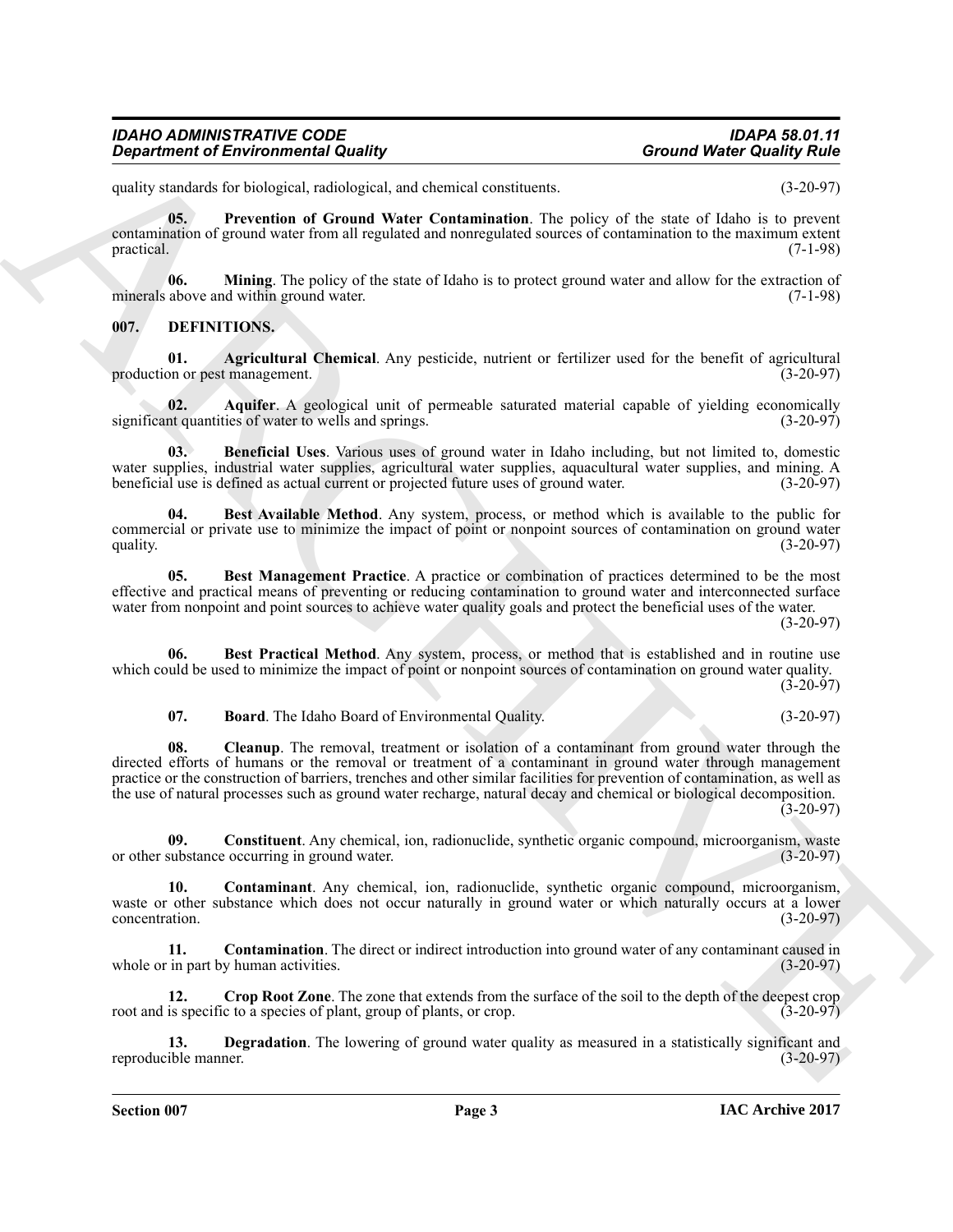<span id="page-3-2"></span><span id="page-3-1"></span><span id="page-3-0"></span>**14. Department**. The Department of Environmental Quality. (3-20-97)

**15. Extraction**. Physical removal of ore or waste rock from mineral-bearing deposits. Extraction does not include processing, which is the removal of target minerals from ores by physical or chemical methods. (7-1-09)

**16.** Ground Water. Any water of the state which occurs beneath the surface of the earth in a saturated al formation of rock or soil. (3-20-97) geological formation of rock or soil. (3-20-97)

<span id="page-3-3"></span>**17. Ground Water Quality Standard**. Values, either numeric or narrative, assigned to any constituent establishing minimum levels of protection. for the purpose of establishing minimum levels of protection.

<span id="page-3-4"></span>**18. Highly Vulnerable Ground Water**. Ground water characterized by a relatively high potential for contaminants to enter and/or be transported within the flow system. Determinations of ground water vulnerability will include consideration of land use practices and aquifer characteristics. (3-20-97)

<span id="page-3-5"></span>**19. Irreplaceable Source**. A ground water source serving a beneficial use(s) where the reliable delivery of comparable quality and quantity of water from an alternative source in the region would be economically infeasible or precluded by institutional constraints. (3-20-97)

<span id="page-3-7"></span><span id="page-3-6"></span>**20. Mine Operator**. Any person authorized to engage in mining activities, including without limitation those authorized by law, lease, contract, permit, or plan of operation. It does not include a governmental agency that grants mineral leases or similar contracts or permits unless the agency is engaged in mining activities grants mineral leases or similar contracts or permits unless the agency is engaged in mining activities.

Ground Weiter Country Reputerable Assemble (and the summatic Quality). Ground Weiter Country Review 1976.<br>
14. Department Review Review Review Country and the Summatic Quality and the summatic Quality and the summatic Sum **21. Mining Activity**. Recovery of a mineral from mineral-bearing deposits, which includes reclamation, extraction, excavation, overburden placement, disposal of tailings resulting from processing, and disposal of mineral extraction wastes, including tailings that are the result of extraction, waste rock, and other extraction wastes uniquely associated with mining. extraction wastes uniquely associated with mining.

<span id="page-3-8"></span>**22. Mining Area**. The area on or within which one (1) or more mining activities occur. The Department shall determine the boundaries of the mining area as provided in Section 401. Distinct mining activities may constitute separate mining areas.

<span id="page-3-9"></span>**23. Natural Background Level**. The level of any constituent in the ground water within a specified area as determined by representative measurements of the ground water quality unaffected by human activities.

(3-20-97)

<span id="page-3-10"></span>**24. Person**. Any individual, association, partnership, firm, joint stock company, joint venture, trust, estate, political subdivision, public or private corporation, state or federal governmental department, agency or instrumentality, or any legal entity which is recognized by law as the subject of rights and duties. (3-20-9 instrumentality, or any legal entity which is recognized by law as the subject of rights and duties.

<span id="page-3-11"></span>**25. Point of Compliance**. The vertical surface where the Department determines compliance with ground water quality standards as provided in Subsection 400.05 and Section 401. (7-1-09)

<span id="page-3-12"></span>**26. Practical Quantitation Level**. The lowest concentration of a constituent that can be reliably quantified among laboratories within specified limits of precision and accuracy during routine laboratory operating conditions. Specified limits of precision and accuracy are the criteria listed in the calibration specifications or quality control specifications of an analytical method. (3-20-97)

<span id="page-3-13"></span>**27. Projected Future Beneficial Uses**. Various uses of ground water, such as drinking water, aquaculture, industrial, mining or agriculture, that are practical and achievable in the future based on hydrogeologic conditions, water quality, future land use activities and social/economic considerations. (3-20-97)

<span id="page-3-14"></span>**28. Recharge Area**. An area in which water infiltrates into the soil or geological formation from, including but not limited to precipitation, irrigation practices and seepage from creeks, streams, and lakes, and percolates to one  $(1)$  or more aquifers.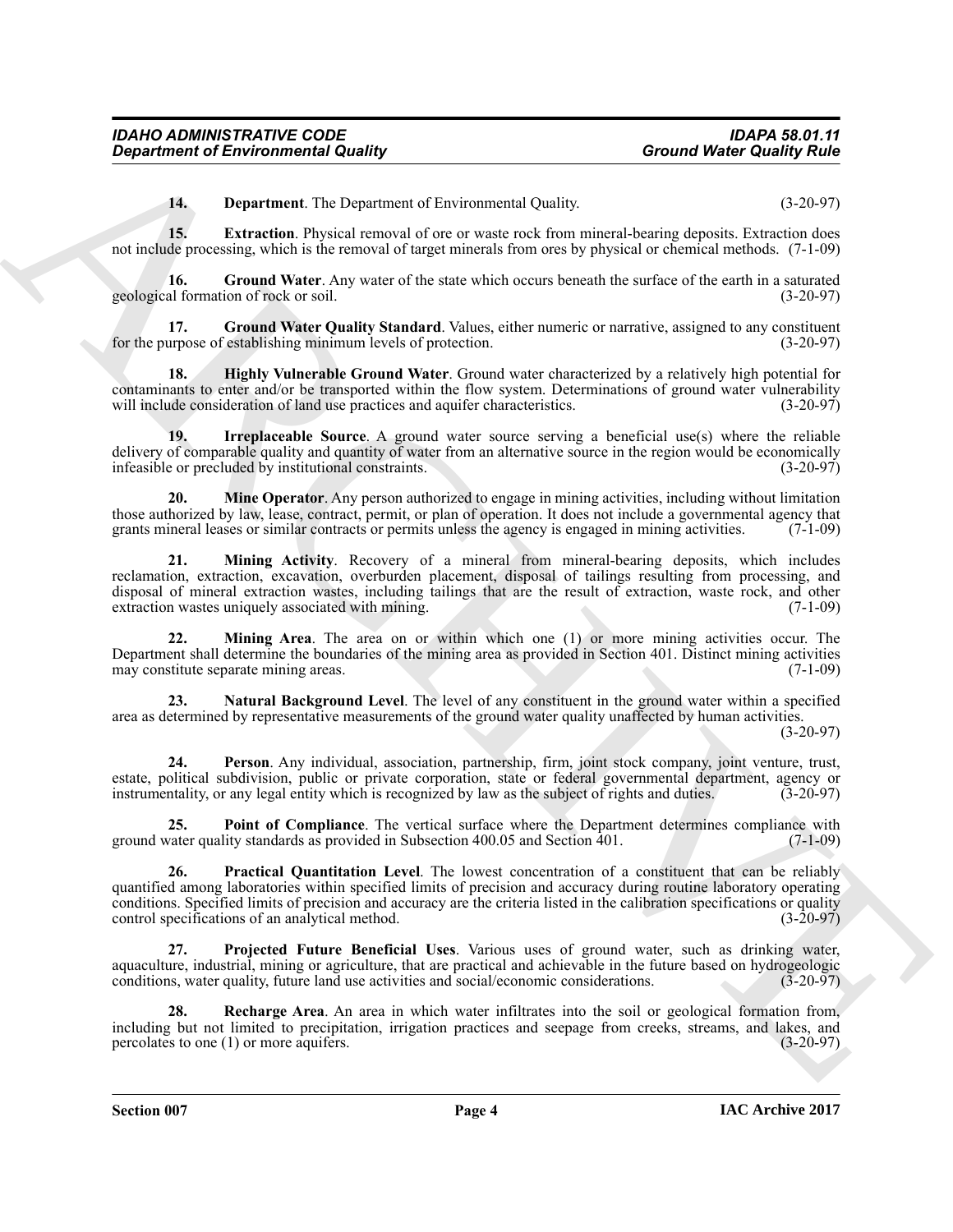<span id="page-4-4"></span>**29.** Reclamation. The process of restoring an area affected by a mining activity to its original or another beneficial use, considering previous uses, possible future uses, and surrounding topography. The objective is to re-establish a diverse, self-perpetuating plant community, and to minimize erosion, remove hazards, and maintain water quality.  $(7-1-09)$ 

**30. Remediation**. Any action taken (1) to control the source of contamination, (2) to reduce the level of contamination, (3) to mitigate the effects of contaminants, and/or (4) to minimize contaminant movement.<br>Remediation includes providing alternate drinking water sources when needed. (3-20-97) Remediation includes providing alternate drinking water sources when needed.

<span id="page-4-6"></span><span id="page-4-5"></span>**31. Site Background Level**. The ground water quality at the hydraulically upgradient site boundary.

 $(3-20-97)$ 

### <span id="page-4-0"></span>**008. -- 010. (RESERVED)**

### <span id="page-4-10"></span><span id="page-4-1"></span>**011. INCORPORATION BY REFERENCE.**

Codes, standards and regulations may be incorporated by reference in this rule pursuant to Section 67-5229, Idaho Code. Such incorporation by reference shall constitute full adoption by reference, including any notes or appendices therein, unless expressly provided otherwise in this rule. Codes, standards or regulations adopted by reference throughout this rule are available in the following locations: (3-20-97)

**01. Department of Environmental Quality**. Department of Environmental Quality, 1410 N. Hilton, Boise, ID 83706-1255.

**02. Law Library**. State Law Library, 451 W. State Street, P.O. Box 83720, Boise, ID 83720-0051. (3-20-97)

**03. U.S. Government Printing Office**. U.S. Government Printing Office, Superintendent of Documents, Washington, D.C. 20402, or U.S. Government Bookstore, Room 194 Federal Bldg., 915 Second Ave., Seattle, WA 98174. (3-20-97) Seattle, WA 98174.

### <span id="page-4-2"></span>**012. -- 149. (RESERVED)**

### <span id="page-4-7"></span><span id="page-4-3"></span>**150. IMPLEMENTATION.**

This rule establishes minimum requirements to maintain and protect ground water quality. This rule applies to all activities with the potential to degrade ground water quality. (3-20-97) activities with the potential to degrade ground water quality.

<span id="page-4-9"></span>**Ground Water Quality Standards**. The numerical and narrative standards in Sections 200 and num levels of protection for ground water quality and shall be used as a basis for: (3-20-97) 301 identify minimum levels of protection for ground water quality and shall be used as a basis for:

**a.** Evaluating or comparing ground water quality when developing or modifying best available best management practices, or best practical methods;  $(3-20-97)$ methods, best management practices, or best practical methods;

|    | Identifying permit conditions;   | $(3-20-97)$ |
|----|----------------------------------|-------------|
| c. | Establishing cleanup levels; and | $(3-20-97)$ |

<span id="page-4-8"></span>**d.** Determining appropriate actions when ground water quality standards are exceeded. (3-20-97)

**Experiment of Environmental Country, and the system of the system of Warbor Country and Country and Country and Country and Country and Country and Country and Country and Country and Country and Country and Country and 02. Aquifer Categorization**. Aquifers of the state shall be categorized based on vulnerability of the ground water, existing and projected future beneficial uses of the ground water, existing water quality, and social and economic considerations. There shall be three aquifer categories, Sensitive Resource, General Resource, and Other Resource, to provide different levels of protection. The level of protection required for each category and application of standards to these categories are shown in Table I.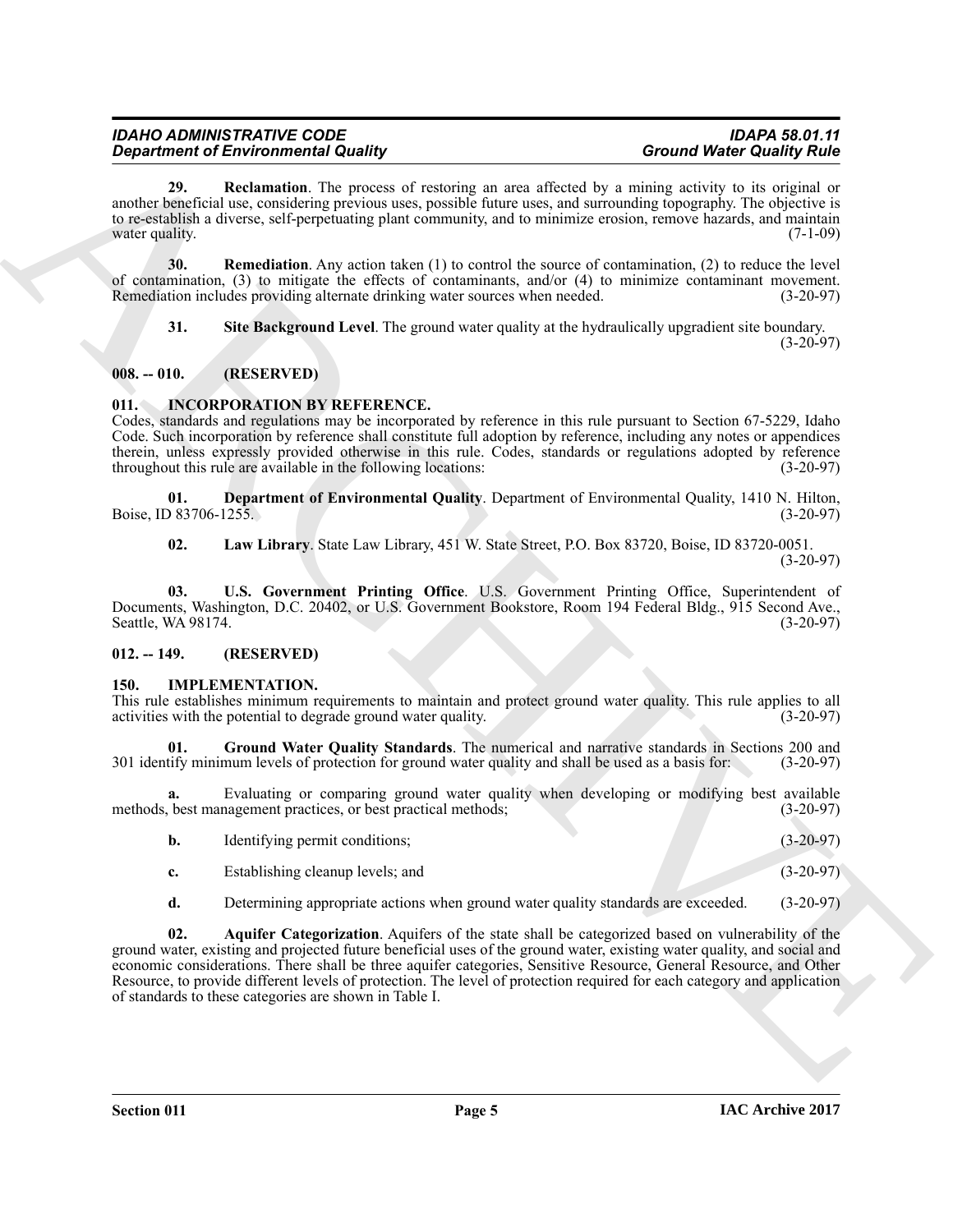<span id="page-5-4"></span>

|                                                       |            | Table 1. Level of Protection and Application of Standards to Aquifer Categories                                                                                                                                                                                                                                                                                                                                                                                                                                                                                                                                                                                                                                                                                                                                                                                                                                                                                                                                                                                                                                          |                                                            |
|-------------------------------------------------------|------------|--------------------------------------------------------------------------------------------------------------------------------------------------------------------------------------------------------------------------------------------------------------------------------------------------------------------------------------------------------------------------------------------------------------------------------------------------------------------------------------------------------------------------------------------------------------------------------------------------------------------------------------------------------------------------------------------------------------------------------------------------------------------------------------------------------------------------------------------------------------------------------------------------------------------------------------------------------------------------------------------------------------------------------------------------------------------------------------------------------------------------|------------------------------------------------------------|
| Category                                              |            | <b>Level of Protection</b>                                                                                                                                                                                                                                                                                                                                                                                                                                                                                                                                                                                                                                                                                                                                                                                                                                                                                                                                                                                                                                                                                               | <b>Application of Standards</b>                            |
| <b>Sensitive Resource</b>                             |            | Apply best management practices and best<br>available methods. This category provides the<br>highest level of ground water protection.                                                                                                                                                                                                                                                                                                                                                                                                                                                                                                                                                                                                                                                                                                                                                                                                                                                                                                                                                                                   | May apply stricter standards<br>than in Section 200.       |
| <b>General Resource</b>                               |            | Apply best management practices<br>and best practical methods to the maximum<br>extent practical.                                                                                                                                                                                                                                                                                                                                                                                                                                                                                                                                                                                                                                                                                                                                                                                                                                                                                                                                                                                                                        | Apply numerical and narrative<br>standards in Section 200. |
| Other Resource                                        |            | Apply best management practices<br>and best practical methods to the maximum<br>extent practical.                                                                                                                                                                                                                                                                                                                                                                                                                                                                                                                                                                                                                                                                                                                                                                                                                                                                                                                                                                                                                        | May apply less strict standards<br>than in Section 200.    |
|                                                       |            |                                                                                                                                                                                                                                                                                                                                                                                                                                                                                                                                                                                                                                                                                                                                                                                                                                                                                                                                                                                                                                                                                                                          | $(3-25-16)$                                                |
| b.                                                    |            | Categorization should be considered when an activity with the potential to degrade ground water<br>quality is proposed over an aquifer or portion of an aquifer which presently has no such activities and, based on the                                                                                                                                                                                                                                                                                                                                                                                                                                                                                                                                                                                                                                                                                                                                                                                                                                                                                                 |                                                            |
| 03.<br>04.                                            |            | criteria in Section 350, the aquifer may be most appropriately categorized as Sensitive Resource or Other Resource.<br>Recategorization should be considered when information on vulnerability of the ground water,<br>existing and projected future beneficial uses of the ground water, existing quality of the ground water, and social and<br>economic considerations, in conjunction with one or more of the criteria in Section 350, demonstrates that the aquifer<br>or portion of an aquifer may be more appropriate in another category.<br>Ground Water-Surface Water Interconnection. The beneficial uses of interconnected surface<br>water shall be recognized when evaluating ground water quality protection. The implementation of water quality<br>programs shall ensure that the quality of ground water that discharges to surface water does not impair the identified<br>beneficial uses of the surface water and that surface water infiltration does not impair beneficial uses of ground water.<br>Interagency Coordination. The Department will coordinate with other federal, state, and local | $(3-20-97)$<br>$(3-20-97)$<br>$(3-20-97)$                  |
|                                                       |            | agencies to pursue interagency agreements when necessary to ensure implementation of this rule for activities which<br>have the potential to degrade ground water quality.                                                                                                                                                                                                                                                                                                                                                                                                                                                                                                                                                                                                                                                                                                                                                                                                                                                                                                                                               | $(3-20-97)$                                                |
| $151. - 199.$                                         | (RESERVED) |                                                                                                                                                                                                                                                                                                                                                                                                                                                                                                                                                                                                                                                                                                                                                                                                                                                                                                                                                                                                                                                                                                                          |                                                            |
|                                                       |            | <b>GROUND WATER QUALITY STANDARDS.</b><br>The following numerical and narrative standards apply to all ground water of the state and shall not be exceeded                                                                                                                                                                                                                                                                                                                                                                                                                                                                                                                                                                                                                                                                                                                                                                                                                                                                                                                                                               | $(3-20-97)$                                                |
| 200.<br>unless otherwise allowed in this rule.<br>01. |            | <b>Numerical Ground Water Quality Standards.</b>                                                                                                                                                                                                                                                                                                                                                                                                                                                                                                                                                                                                                                                                                                                                                                                                                                                                                                                                                                                                                                                                         | $(3-20-97)$                                                |

### <span id="page-5-6"></span><span id="page-5-5"></span><span id="page-5-0"></span>**151. -- 199. (RESERVED)**

### <span id="page-5-2"></span><span id="page-5-1"></span>**GROUND WATER QUALITY STANDARDS.**

### <span id="page-5-3"></span>**01. Numerical Ground Water Quality Standards**. (3-20-97)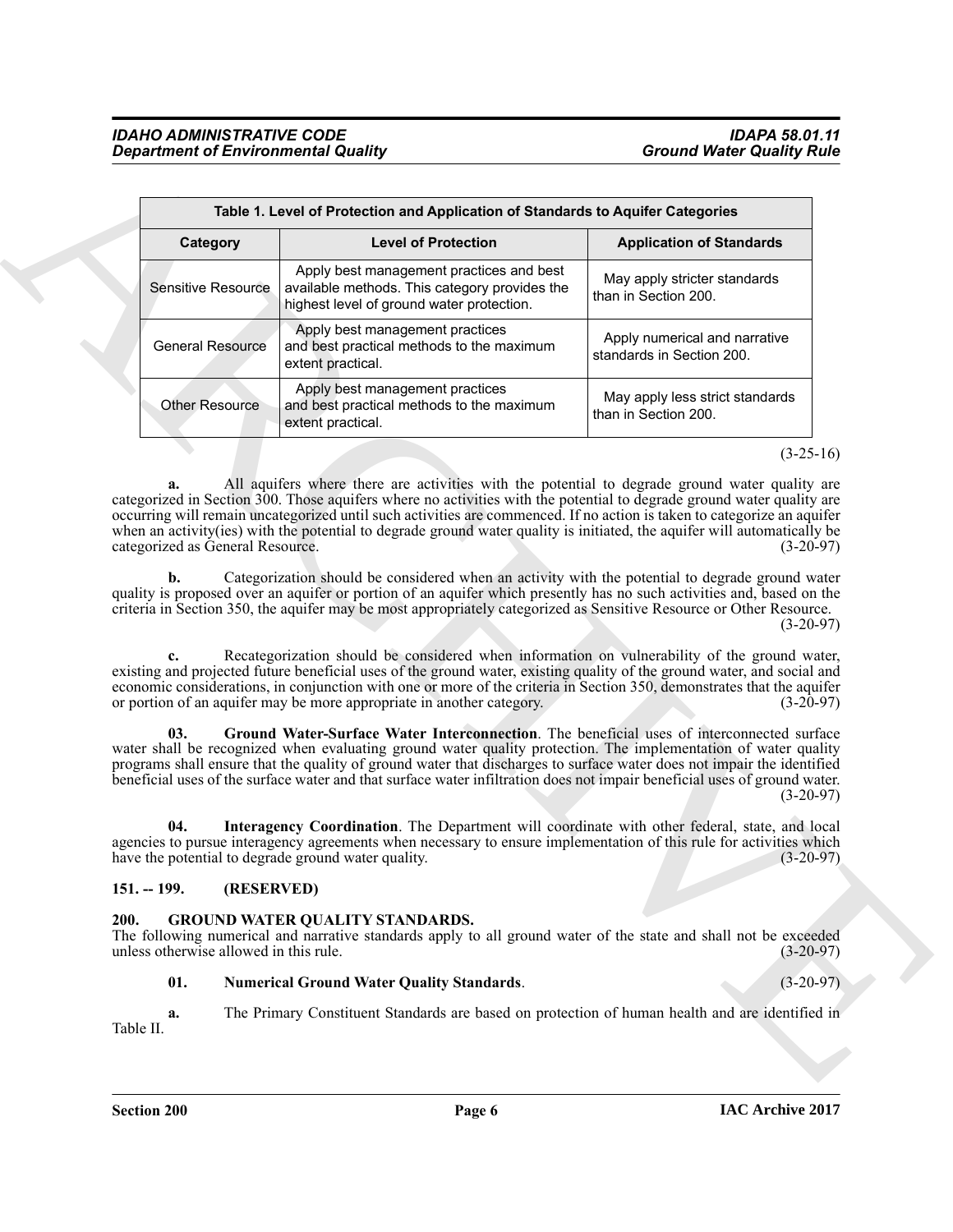### <span id="page-6-0"></span>*IDAHO ADMINISTRATIVE CODE IDAPA 58.01.11 Department of Environmental Quality Ground Water Quality Rule*

| Table II - Primary Constituent Standards          |                                 |                                                         |
|---------------------------------------------------|---------------------------------|---------------------------------------------------------|
| <b>Chemical Abstract</b><br><b>Service Number</b> | <b>Constituent</b>              | <b>Standard</b><br>(mg/l unless<br>otherwise specified) |
| 7440-36-0                                         | Antimony                        | 0.006                                                   |
| 7440-38-2                                         | Arsenic                         | 0.05                                                    |
| 1332-21-4                                         | Asbestos                        | 7 million fibers/l<br>longer than 10 um                 |
| 7440-39-3                                         | Barium                          | $\overline{2}$                                          |
| 7440-41-7                                         | Beryllium                       | 0.004                                                   |
| 7440-43-9                                         | Cadmium                         | 0.005                                                   |
| 7440-47-3                                         | Chromium                        | 0.1                                                     |
| 7440-50-8                                         | Copper                          | 1.3                                                     |
| $57-12-5$                                         | Cyanide                         | 0.2                                                     |
| 16984-48-8                                        | Fluoride                        | 4                                                       |
| 7439-92-1                                         | Lead                            | 0.015                                                   |
| 7439-97-6                                         | Mercury                         | 0.002                                                   |
| $*1$                                              | Nitrate (as N)                  | 10                                                      |
| $*1$                                              | Nitrite (as N)                  | $\mathbf{1}$                                            |
| $*1$                                              | Nitrate and Nitrite (both as N) | 10                                                      |
| 7782-49-2                                         | Selenium                        | 0.05                                                    |
| 7440-28-0                                         | Thallium                        | 0.002                                                   |
| 15972-60-8                                        | Alachlor                        | 0.002                                                   |
| 1912-24-9                                         | Atrazine                        | 0.003                                                   |
| $71-43-2$                                         | Benzene                         | 0.005                                                   |
| $50-32-8$                                         | Benzo(a)pyrene (PAH)            | 0.0002                                                  |
| 75-27-4                                           | Bromodichloromethane (THM)      | 0.1                                                     |
| 75-25-2                                           | Bromoform (THM)                 | 0.1                                                     |
| 1563-66-2                                         | Carbofuran                      | 0.04                                                    |
| 56-23-5                                           | Carbon Tetrachloride            | 0.005                                                   |
| 57-74-9                                           | Chlordane                       | 0.002                                                   |
| 124-48-1                                          | Chlorodibromomethane (THM)      | 0.1                                                     |
| 67-66-3                                           | Chloroform(THM)                 | 0.002                                                   |
| 94-75-7                                           | $2,4-D$                         | 0.07                                                    |
| 75-99-0                                           | Dalapon                         | 0.2                                                     |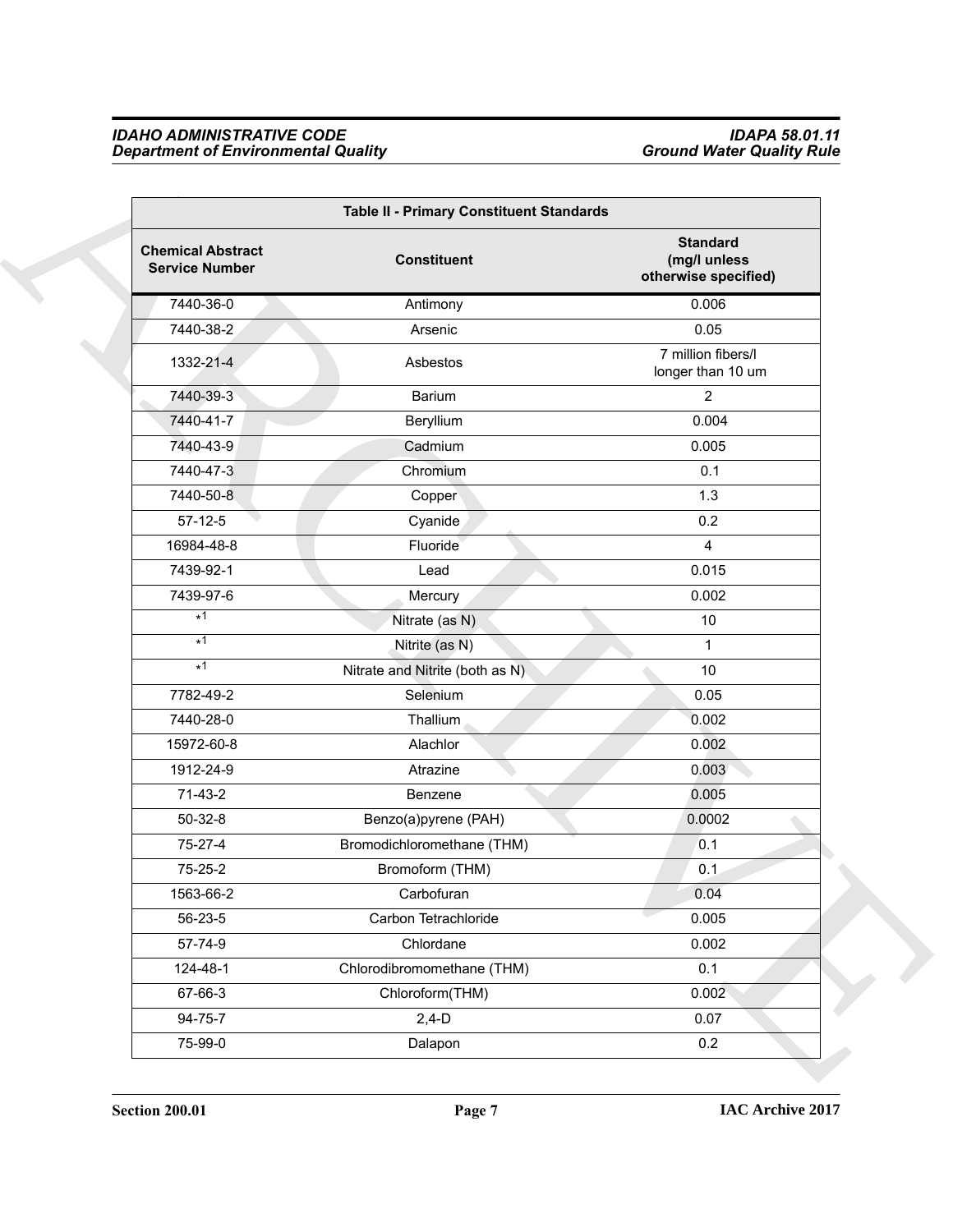### *IDAHO ADMINISTRATIVE CODE IDAPA 58.01.11 Department of Environmental Quality Ground Water Quality Rule*

| Table II - Primary Constituent Standards          |                                                    |                                                         |
|---------------------------------------------------|----------------------------------------------------|---------------------------------------------------------|
| <b>Chemical Abstract</b><br><b>Service Number</b> | <b>Constituent</b>                                 | <b>Standard</b><br>(mg/l unless<br>otherwise specified) |
| 103-23-1                                          | Di(2-ethylhexyl) adipate                           | 0.4                                                     |
| $96 - 12 - 8$                                     | Dibromochloropropane                               | 0.0002                                                  |
| $541 - 73 - 1$                                    | Dichlorobenzene m-                                 | 0.6                                                     |
| $95 - 50 - 1$                                     | Dichlorobenzene o-                                 | 0.6                                                     |
| 106-46-7                                          | 1,4(para)-Dichlorobenzene or<br>Dichlorobenzene p- | 0.075                                                   |
| 107-06-2                                          | 1,2-Dichloroethane                                 | 0.005                                                   |
| 75-35-4                                           | 1,1-Dichloroethylene                               | 0.007                                                   |
| 156-59-2                                          | cis-1, 2-Dichloroethylene                          | 0.07                                                    |
| 156-60-5                                          | trans-1, 2-Dichloroethylene                        | 0.1                                                     |
| 75-09-2                                           | Dichloromethane                                    | 0.005                                                   |
| 78-87-5                                           | 1,2-Dichloropropane                                | 0.005                                                   |
| 117-81-7                                          | Di(2-ethylhexyl)phthalate                          | 0.006                                                   |
| 88-85-7                                           | <b>Dinoseb</b>                                     | 0.007                                                   |
| 85-00-7                                           | Diquat                                             | 0.02                                                    |
| 145-73-3                                          | Endothall                                          | 0.1                                                     |
| 72-20-8                                           | Endrin                                             | 0.002                                                   |
| $100 - 41 - 4$                                    | Ethylbenzene                                       | 0.7                                                     |
| 106-93-4                                          | Ethylene dibromide                                 | 0.00005                                                 |
| 1071-83-6                                         | Glyphosate                                         | 0.7                                                     |
| 76-44-8                                           | Heptachlor                                         | 0.0004                                                  |
| 1024-57-3                                         | Heptachlor epoxide                                 | 0.0002                                                  |
| 118-74-1                                          | Hexachlorobenzene                                  | 0.001                                                   |
| 77-47-4                                           | Hexachlorocyclopentadiene                          | 0.05                                                    |
| 58-89-9                                           | Lindane                                            | 0.0002                                                  |
| 72-43-5                                           | Methoxychlor                                       | 0.04                                                    |
| 108-90-7                                          | Monochlorobenzene                                  | 0.1                                                     |
| 23135-22-0                                        | Oxamyl (Vydate)                                    | 0.2                                                     |
| 87-86-5                                           | Pentachlorophenol                                  | 0.001                                                   |
| 1918-02-1                                         | Picloram                                           | 0.5                                                     |
| 1336-36-3                                         | Polychlorinated biphenyls (PCBs)                   | 0.0005                                                  |
| 122-34-9                                          | Simazine                                           | 0.004                                                   |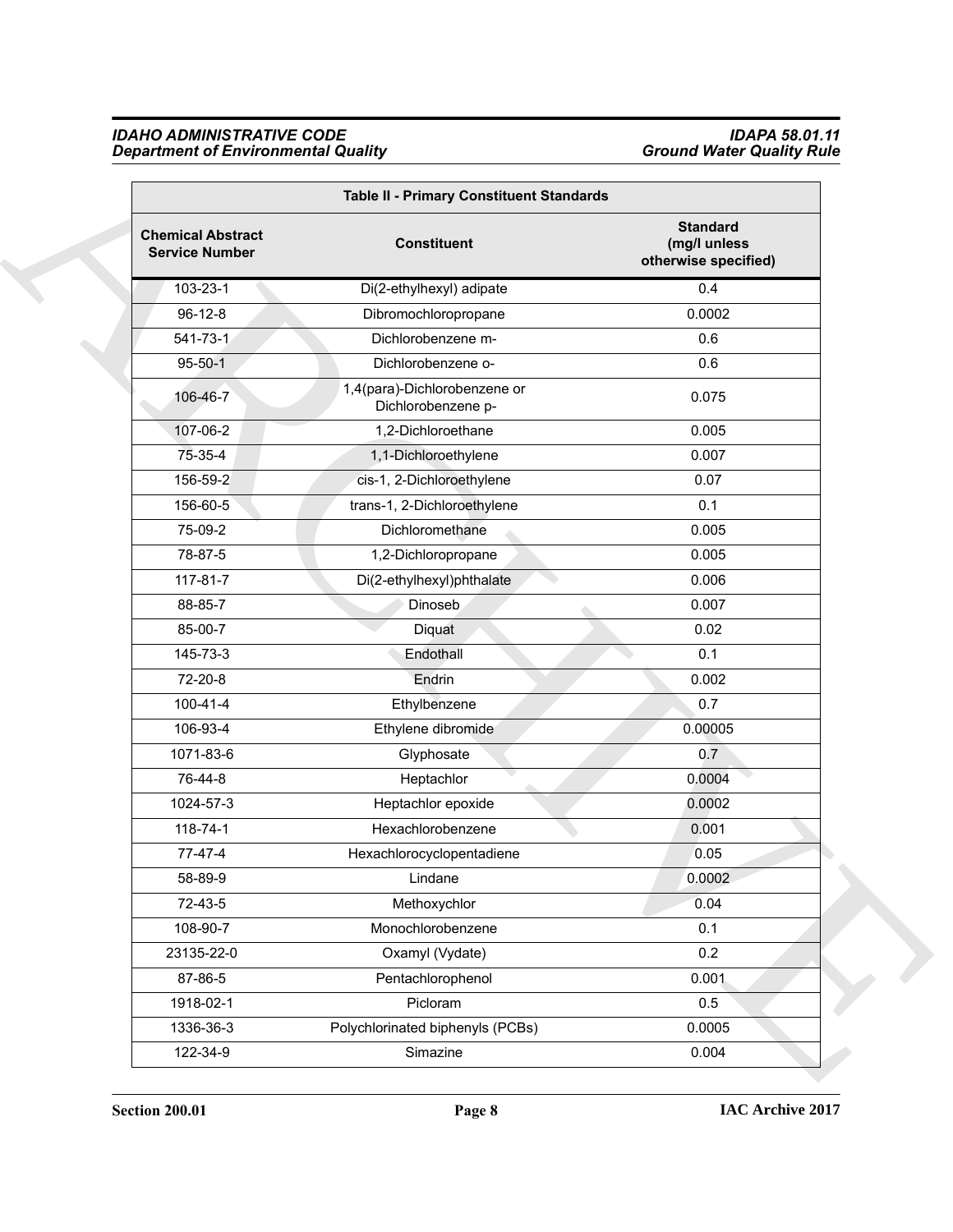### *IDAHO ADMINISTRATIVE CODE IDAPA 58.01.11 Department of Environmental Quality Ground Water Quality Rule*

| Table II - Primary Constituent Standards          |                                                                                                                                                                              |                                                                                               |
|---------------------------------------------------|------------------------------------------------------------------------------------------------------------------------------------------------------------------------------|-----------------------------------------------------------------------------------------------|
| <b>Chemical Abstract</b><br><b>Service Number</b> | <b>Constituent</b>                                                                                                                                                           | <b>Standard</b><br>(mg/l unless<br>otherwise specified)                                       |
| 100-42-5                                          | Styrene                                                                                                                                                                      | 0.1                                                                                           |
| 1746-01-6                                         | 2,3,7,8-TCDD (Dioxin)                                                                                                                                                        | $3.0 \times 10 - 8$                                                                           |
| $127 - 18 - 4$                                    | Tetrachloroethylene                                                                                                                                                          | 0.005                                                                                         |
| 108-88-3                                          | Toluene                                                                                                                                                                      | $\mathbf{1}$                                                                                  |
| $*1$                                              | Total Trihalomethanes [the sum of the<br>concentrations of bromodichloromethane,<br>dibromochloromethane, tribromomethane<br>(bromoform), and trichloromethane (chloroform)] | 0.1                                                                                           |
| 8001-35-2                                         | Toxaphene                                                                                                                                                                    | 0.003                                                                                         |
| $93 - 72 - 1$                                     | 2,4,5-TP (Silvex)                                                                                                                                                            | 0.05                                                                                          |
| 120-82-1                                          | 1,2,4-Trichlorobenzene                                                                                                                                                       | 0.07                                                                                          |
| 71-55-6                                           | 1,1,1-Trichloroethane                                                                                                                                                        | 0.2                                                                                           |
| 79-00-5                                           | 1,1,2-Trichloroethane                                                                                                                                                        | 0.005                                                                                         |
| 79-01-6                                           | Trichloroethylene                                                                                                                                                            | 0.005                                                                                         |
| 75-01-4                                           | Vinyl Chloride                                                                                                                                                               | 0.002                                                                                         |
| 1330-20-7                                         | Xylenes (total)                                                                                                                                                              | 10                                                                                            |
| $*1$                                              | Gross alpha particle activity (including radium -226,<br>but excluding radon and uranium)                                                                                    | 15 pCi/l                                                                                      |
| $*1$                                              | Combined beta/photon emitters                                                                                                                                                | 4 millirems/year effective<br>dose equivalent                                                 |
| $*1$                                              | Combined Radium - 226 and radium 228                                                                                                                                         | 5 pCi/l                                                                                       |
| $*1$                                              | Strontium 90                                                                                                                                                                 | 8 pCi/l                                                                                       |
| $*1$                                              | Tritium                                                                                                                                                                      | 20,000 pCi/l                                                                                  |
| $*1$                                              | Total Coliform <sup>2</sup>                                                                                                                                                  | 1 colony forming unit/100 ml                                                                  |
|                                                   | Escherichia coliform (E. coli)                                                                                                                                               | Less than 1 viable colony or col-<br>ony forming unit/100 ml using any<br>EPA approved method |
|                                                   | Fecal coliform                                                                                                                                                               | Less than 1 viable colony or col-<br>ony forming unit/100 ml using any<br>EPA approved method |
| <b>Table Footnotes</b>                            |                                                                                                                                                                              |                                                                                               |
|                                                   | * <sup>1</sup> No Chemical Abstract Service Number exists for this constituent.                                                                                              |                                                                                               |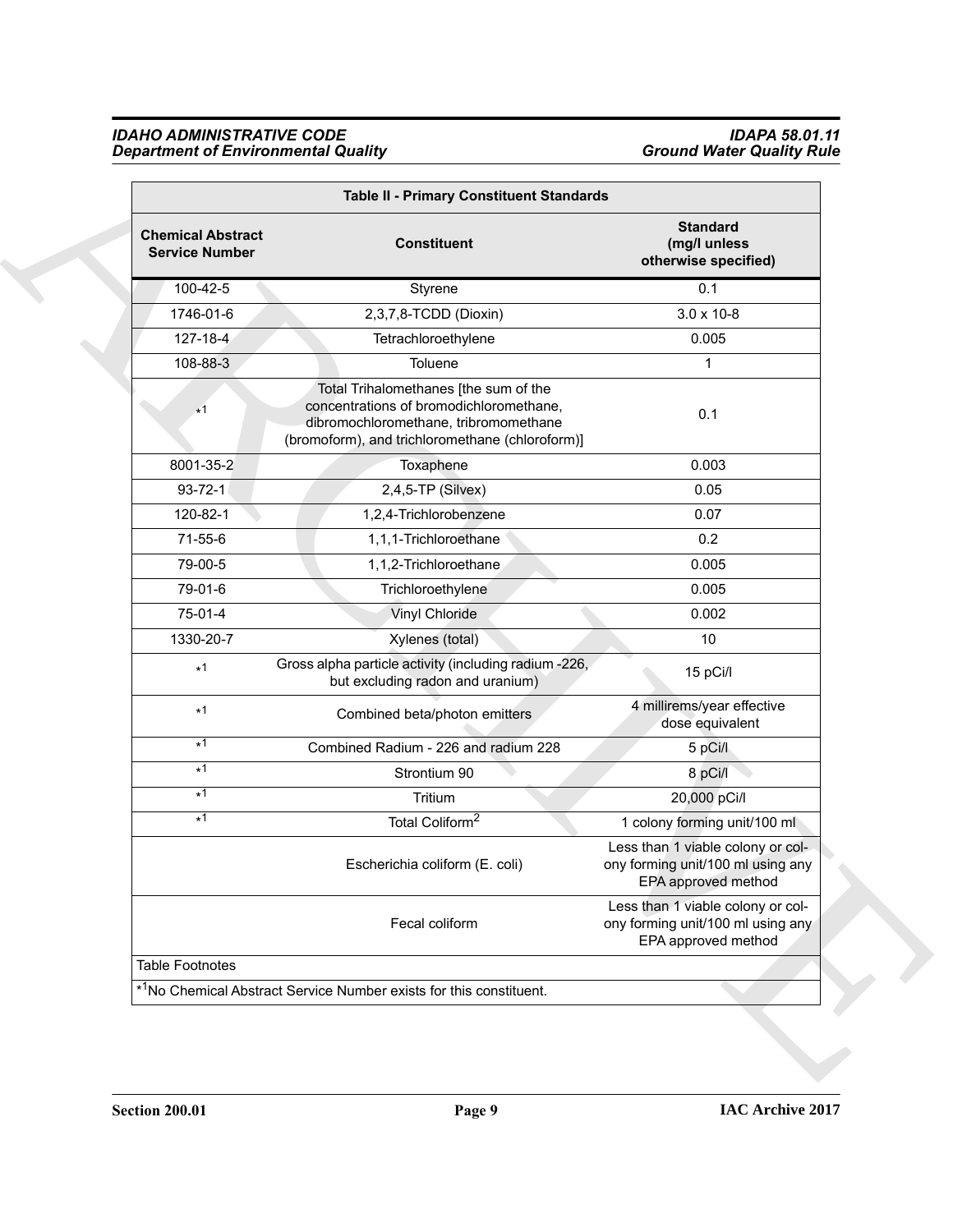<span id="page-9-1"></span><span id="page-9-0"></span>

|                                                          | <b>Table II - Primary Constituent Standards</b>                                                                                                                                                                                                                                                                                                            |                                                         |
|----------------------------------------------------------|------------------------------------------------------------------------------------------------------------------------------------------------------------------------------------------------------------------------------------------------------------------------------------------------------------------------------------------------------------|---------------------------------------------------------|
| <b>Chemical Abstract</b><br><b>Service Number</b>        | <b>Constituent</b>                                                                                                                                                                                                                                                                                                                                         | <b>Standard</b><br>(mg/l unless<br>otherwise specified) |
| fecal coliform or E, coli is a violation of these rules. | $\sqrt{2}$ An exceedance of the primary ground water quality standard for total coliform is not a violation of these rules.<br>If the primary ground water quality standard for total coliform is exceeded, additional analysis for fecal<br>coliform or E. coli will be conducted. An exceedance of the primary ground water quality standards for either |                                                         |

|                                                   |                                                                                                                                                                                                                                                                                                                                                                                                                      | <b>Table II - Primary Constituent Standards</b>      |                                                         |
|---------------------------------------------------|----------------------------------------------------------------------------------------------------------------------------------------------------------------------------------------------------------------------------------------------------------------------------------------------------------------------------------------------------------------------------------------------------------------------|------------------------------------------------------|---------------------------------------------------------|
| <b>Chemical Abstract</b><br><b>Service Number</b> | <b>Constituent</b>                                                                                                                                                                                                                                                                                                                                                                                                   |                                                      | <b>Standard</b><br>(mg/l unless<br>otherwise specified) |
|                                                   | ${}^{2}$ An exceedance of the primary ground water quality standard for total coliform is not a violation of these rules.<br>If the primary ground water quality standard for total coliform is exceeded, additional analysis for fecal<br>coliform or E. coli will be conducted. An exceedance of the primary ground water quality standards for either<br>fecal coliform or E. coli is a violation of these rules. |                                                      |                                                         |
| b.<br>in Table III.                               | The Secondary Constituent Standards are generally based on aesthetic qualities and are identified                                                                                                                                                                                                                                                                                                                    |                                                      | $(3-30-07)$                                             |
|                                                   |                                                                                                                                                                                                                                                                                                                                                                                                                      | TABLE III - SECONDARY CONSTITUENT STANDARDS          |                                                         |
|                                                   | <b>Constituent</b>                                                                                                                                                                                                                                                                                                                                                                                                   | <b>Standard (mg/l unless</b><br>otherwise specified) |                                                         |
|                                                   | Aluminum                                                                                                                                                                                                                                                                                                                                                                                                             | 0.2                                                  |                                                         |
|                                                   | Chloride                                                                                                                                                                                                                                                                                                                                                                                                             | 250                                                  |                                                         |
|                                                   | Color                                                                                                                                                                                                                                                                                                                                                                                                                | 15 Color Units                                       |                                                         |
|                                                   | <b>Foaming Agents</b>                                                                                                                                                                                                                                                                                                                                                                                                | 0.5                                                  |                                                         |
|                                                   | Iron.                                                                                                                                                                                                                                                                                                                                                                                                                | 0.3                                                  |                                                         |
|                                                   | Manganese                                                                                                                                                                                                                                                                                                                                                                                                            | 0.05                                                 |                                                         |
|                                                   | Odor                                                                                                                                                                                                                                                                                                                                                                                                                 | 3.0 Threshold Odor Num-<br>ber                       |                                                         |
|                                                   | pH                                                                                                                                                                                                                                                                                                                                                                                                                   | 6.5 to 8.5 (no units apply)                          |                                                         |
|                                                   | Silver                                                                                                                                                                                                                                                                                                                                                                                                               | 0.1                                                  |                                                         |
|                                                   | Sulfate                                                                                                                                                                                                                                                                                                                                                                                                              | 250                                                  |                                                         |
|                                                   | <b>Total Dissolved Solids</b>                                                                                                                                                                                                                                                                                                                                                                                        | 500                                                  |                                                         |
|                                                   | Zinc                                                                                                                                                                                                                                                                                                                                                                                                                 | 5                                                    |                                                         |
|                                                   |                                                                                                                                                                                                                                                                                                                                                                                                                      |                                                      | $(3-20-97)$                                             |
| c.                                                | Sample preservation and analytical procedures to determine compliance with the standards<br>identified in Subsection 200.01 shall be in accordance with the following, except that cyanide shall be analyzed as<br>weak acid dissociable cyanide using a method approved by the Department:                                                                                                                          |                                                      | $(5-3-03)$                                              |
| i.                                                | Environmental Protection Agency, Code of Federal Regulations, Title 40, Parts 141 and 143,                                                                                                                                                                                                                                                                                                                           |                                                      | $(5-3-03)$                                              |
| revised as of July 2001; or                       |                                                                                                                                                                                                                                                                                                                                                                                                                      |                                                      |                                                         |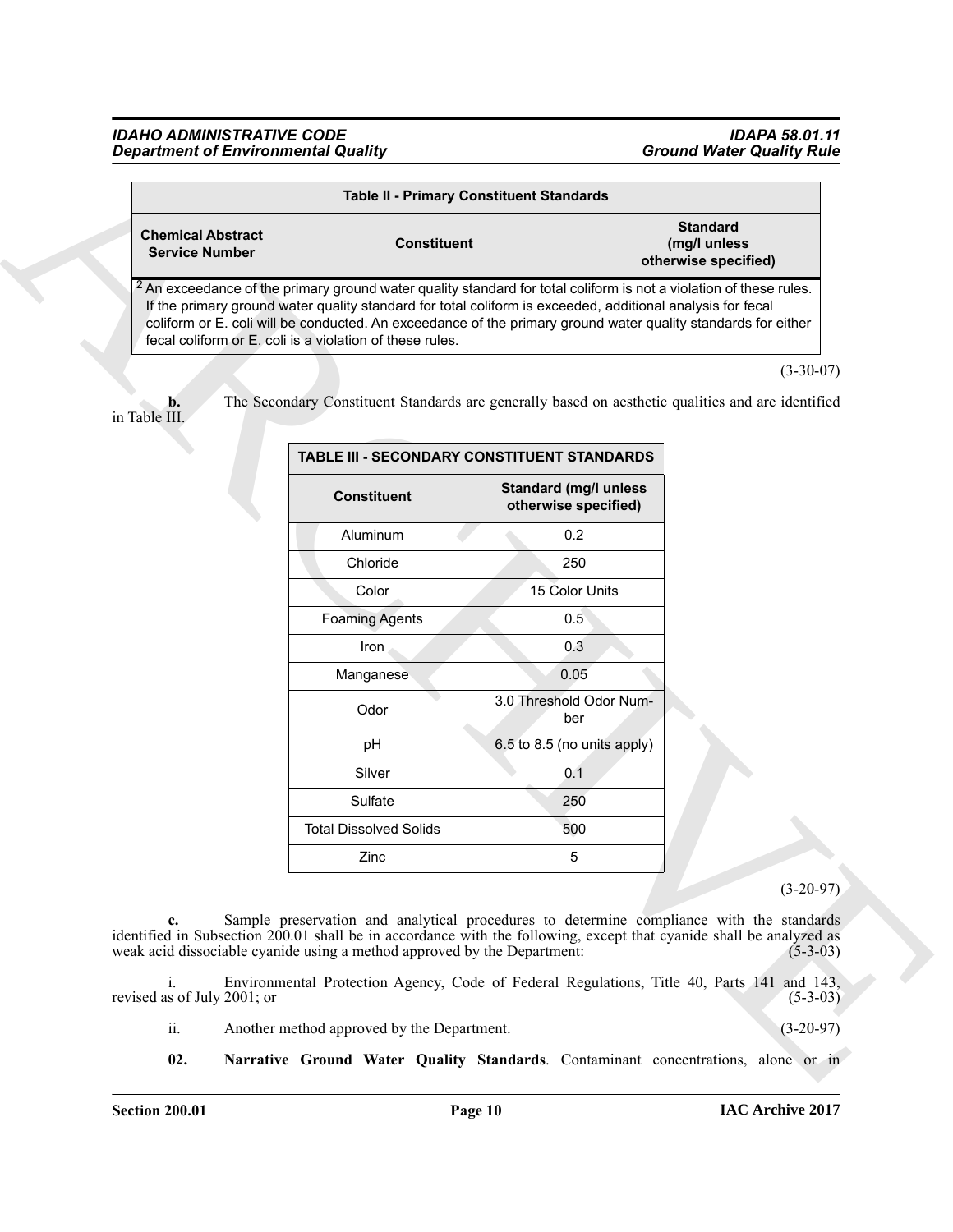## <span id="page-10-2"></span>**01. Sensitive Resource Category Aquifers**. (3-20-97)

**a.** Activities with the potential to degrade Sensitive Resource aquifers shall be managed in a manner which maintains or improves existing ground water quality through the use of best management practices and best available methods except when a point of compliance is set pursuant to Section 401. (3-25-16)

**b.** Numerical and narrative standards identified in Section 200 shall apply to aquifers or portions of aquifers categorized as Sensitive Resource. In addition, stricter numerical and narrative standards, for specified constituents, may be adopted pursuant to Section 350 on a case by case basis and listed in Section 300. (3constituents, may be adopted pursuant to Section 350 on a case by case basis and listed in Section 300.

**02. General Resource Category Aquifers**. (3-20-97)

**a.** Activities with the potential to degrade General Resource aquifers shall be managed in a manner which maintains or improves existing ground water quality through the use of best management practices and best practical methods to the maximum extent practical except when a point of compliance is set pursuant to Section 401.  $(3-25-16)$ 

Numerical and narrative standards identified in Section 200 shall apply to aquifers or portions of ed as General Resource. (3-20-97) aquifers categorized as General Resource.

<span id="page-10-7"></span>

**Section 300 Page 11**

Graduation of Entropological and space the space of the space of the space of the space of the space of the space of the space of the space of the space of the space of the space of the space of the space of the space of **02. General Resource**. All aquifers or portions of aquifers where there are activities with the potential to degrade ground water quality of the aquifer, unless otherwise listed in Subsection 300.01 or 300.03. Once an activity with the potential to degrade the ground water quality of an uncategorized aquifer or portion of an aquifer is initiated, the uncategorized aquifer shall automatically become General Resource unless petitioned into the Sensitive Resource or Other Resource category.

**03.** Other Resource. (3-20-97) **301. MANAGEMENT OF ACTIVITIES WITH THE POTENTIAL TO DEGRADE AQUIFERS.**

**01. Sensitive Resource**. (3-20-97)

in this section, the natural background level shall be used as the standard.

*Department of Environmental Quality* 

standard shall be based on:

<span id="page-10-0"></span>**201. -- 299. (RESERVED)**

- <span id="page-10-6"></span>
	-

**c.** Practical quantitation levels for the contaminant(s), if they exceed the levels identified in

<span id="page-10-8"></span>**03.** Natural Background Level. If the natural background level of a constituent exceeds the standard ction, the natural background level shall be used as the standard. (3-20-97)

i. In addition to the ground water quality standards in Section 200, the following narrative standard applies: the aquifer shall not be degraded, as it relates to beneficial uses, as a result of point source or nonpoint source activity unless it is demonstrated by the person proposing the activity that such change is justifiable as a result of necessary economic or social development.

a. Spokane Valley -- Rathdrum Prairie Aquifer. (3-20-97)

combination with other contaminants or properties, shall not cause the ground water to be hazardous, deleterious,

Subsection 200.02.a. or 200.02.b. (3-20-97)

necessary economic or social development.

<span id="page-10-4"></span>

<span id="page-10-10"></span><span id="page-10-9"></span><span id="page-10-5"></span>

**IAC Archive 2017**

*IDAHO ADMINISTRATIVE CODE IDAPA 58.01.11*

<span id="page-10-3"></span><span id="page-10-1"></span>**300. CATEGORIZED AQUIFERS OF THE STATE.** Aquifers or portions of aquifers in the state are categorized as follows: (3-20-97)

carcinogenic, mutagenic, teratogenic, or toxic. Determinations of specific numerical levels when applying this **a.** Best scientific information currently available on adverse effects of the contaminant(s); (3-20-97)

**b.** Protection of a beneficial use; or (3-20-97)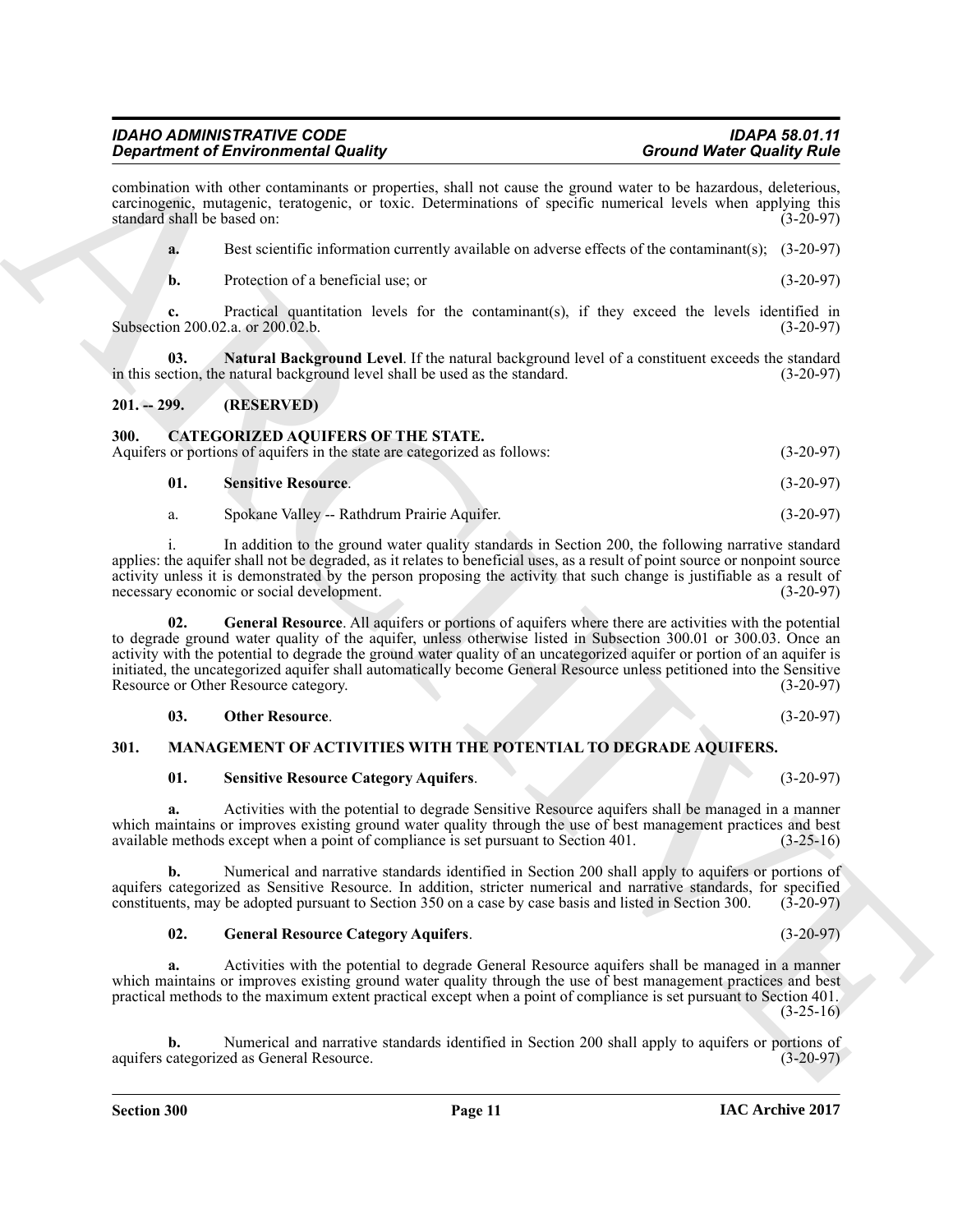### <span id="page-11-2"></span>**03. Other Resource Category Aquifers**. (3-20-97)

Great from the Revision of the Revision of Millet Revise of the Revise of the Revise of the Revise of the Revise of the Revise of the Revise of the Revise of the Revise of the Revise of the Revise of the Revise of the Rev **a.** Activities with the potential to degrade Other Resource aquifers shall be managed in a manner which maintains existing ground water quality, except for those identified constituents which may have a less stringent standard, through the use of best management practices and best practical methods to the maximum extent practical except when a point of compliance is set pursuant to Section 401. (3-25-16) practical except when a point of compliance is set pursuant to Section  $401$ .

**b.** Numerical and narrative standards identified in Section 200 shall apply to aquifers or portions of aquifers categorized as Other Resource. In addition, less strict numerical and narrative standards, for specified constituents, may be adopted pursuant to Section 350 on a case by case basis and listed in Section 300. (3-20-97)

### <span id="page-11-0"></span>**302. -- 349. (RESERVED)**

### <span id="page-11-3"></span><span id="page-11-1"></span>**350. PROCEDURES FOR CATEGORIZING OR RECATEGORIZING AN AQUIFER.** The following process shall be used for categorizing or recategorizing an aquifer.  $(3-20-97)$

**01. Criteria for Aquifer Categories**. The following criteria shall be considered when a petition to

categorize or recategorize aquifers or portions of aquifers is submitted to the Board: (3-20-97)

<span id="page-11-4"></span>**a.** For Sensitive Resource aquifers: (3-20-97)

i. The ground water in an aquifer or portion of an aquifer is of a better quality than the ground water quality standards in Section 200 and maintenance of this quality is needed to protect an identified beneficial use(s); (3-20-97)

ii. The ground water in an aquifer or portion of an aquifer is considered highly vulnerable; (3-20-97)

iii. The ground water in an aquifer or portion of an aquifer represents an irreplaceable source for the identified beneficial use $(s)$ ;

iv. The ground water quality in an aquifer or portion of an aquifer has been degraded and there is a need for additional protection measures to maintain or improve the water quality or prevent impairment of a beneficial use; (3-20-97)

v. The ground water within an aquifer or portion of an aquifer is shown to be hydrologically interconnected with surface water and additional protection is needed to maintain the quality of either surface or ground water. Hydrologic interconnections can include either natural or induced ground water recharge or discharge areas; or (7-1-98) areas; or  $(7-1-98)$ 

vi. The ground water within an aquifer or portion of an aquifer demonstrates other criteria which e need for additional protection. (3-20-97) justify the need for additional protection.

**b.** For General Resource aquifers: (3-20-97)

An activity with the potential to degrade ground water quality is initiated over an aquifer or portion the presently has no such activities: of an aquifer which presently has no such activities; (3-20-97)

ii. The ground water in an aquifer or portion of an aquifer is currently being used for drinking water or energicial use which requires similar protection; or another beneficial use which requires similar protection; or

iii. The ground water in an aquifer or portion of an aquifer has a projected future beneficial use of water or another beneficial use which requires similar protection. (3-20-97) drinking water or another beneficial use which requires similar protection.

**c.** For other resource aquifers: (3-20-97)

i. The ground water quality within an aquifer or portion of an aquifer does not meet one or more of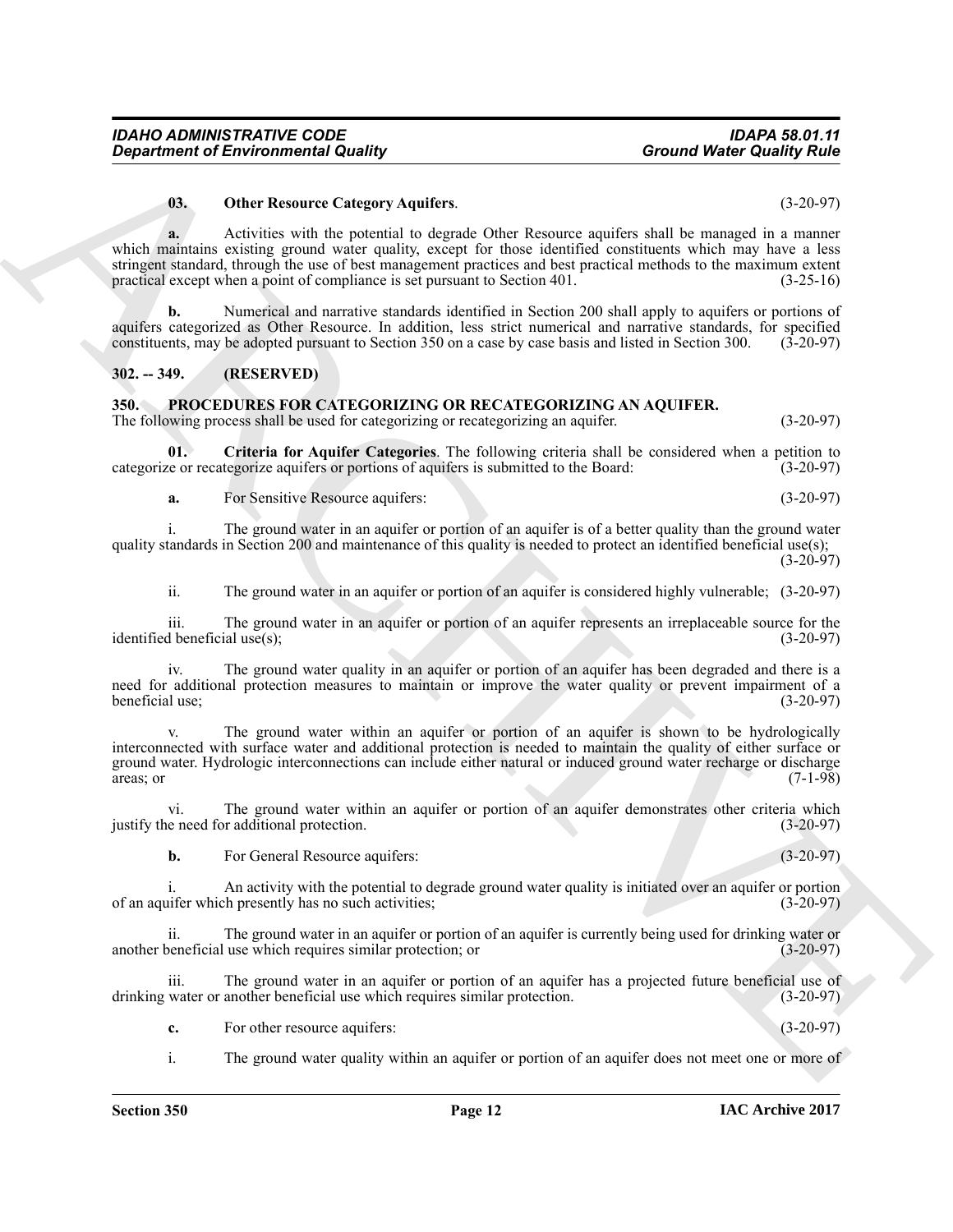| <b>IDAHO ADMINISTRATIVE CODE</b>           | <b>IDAPA 58.01.11</b>            |
|--------------------------------------------|----------------------------------|
| <b>Department of Environmental Quality</b> | <b>Ground Water Quality Rule</b> |

<span id="page-12-2"></span><span id="page-12-1"></span><span id="page-12-0"></span>

|  | Current category, if applicable; |  | $(3-20-97)$ |
|--|----------------------------------|--|-------------|
|--|----------------------------------|--|-------------|

|               | <b>Department of Environmental Quality</b>                                                                                                                                                                                                                                                                                                                                                                                                                                                                              | <b>Ground Water Quality Rule</b> |
|---------------|-------------------------------------------------------------------------------------------------------------------------------------------------------------------------------------------------------------------------------------------------------------------------------------------------------------------------------------------------------------------------------------------------------------------------------------------------------------------------------------------------------------------------|----------------------------------|
|               | the ground water quality standards in Section 200; and allowing the ground water quality to remain at this level does<br>not impair existing or projected future beneficial uses within the aquifer or portion of an aquifer;                                                                                                                                                                                                                                                                                           | $(3-20-97)$                      |
| 11.           | The projected ground water quality within an aquifer or portion of an aquifer will not meet one or<br>more of the ground water quality standards in Section 200 as a result of activities over or within the aquifer or portion<br>of an aquifer; and allowing the proposed degradation will not impair existing or projected future beneficial uses;                                                                                                                                                                   | $(3-20-97)$                      |
| 111.          | Human caused conditions or sources of contamination have resulted in ground water quality<br>standards in Section 200 being exceeded, and the contamination cannot be remedied for economical or technical<br>reasons, or remediation would cause more environmental damage to correct than to leave in place; or                                                                                                                                                                                                       | $(3-20-97)$                      |
| iv.           | The ground water within an aquifer or portion of an aquifer demonstrates other criteria which<br>justify the need for categorization as an Other Resource.                                                                                                                                                                                                                                                                                                                                                              | $(3-20-97)$                      |
| 02.           | Petition Process. The Department or any other person may petition the Board to initiate<br>rulemaking to categorize or recategorize an aquifer or portion of an aquifer pursuant to IDAPA 58.01.23, "Rules of<br>Administrative Procedure Before the Board of Environmental Quality." In addition to the information required in a<br>rulemaking Petition pursuant to IDAPA 58.01.23, the following information shall be submitted in writing by the<br>Petitioner for the identified aquifer or portion of an aquifer: | $(3-15-02)$                      |
| a.            | Current category, if applicable;                                                                                                                                                                                                                                                                                                                                                                                                                                                                                        | $(3-20-97)$                      |
| b.<br>met;    | Proposed category and an explanation of how one or more of the criteria in Subsection 350.01 are                                                                                                                                                                                                                                                                                                                                                                                                                        | $(3-20-97)$                      |
| c.            | An explanation of why the categorization or recategorization is being proposed;                                                                                                                                                                                                                                                                                                                                                                                                                                         | $(3-20-97)$                      |
| d.            | Location, description and areal extent;                                                                                                                                                                                                                                                                                                                                                                                                                                                                                 | $(3-20-97)$                      |
| e.            | General location and description of existing and projected future ground water beneficial uses;                                                                                                                                                                                                                                                                                                                                                                                                                         | $(3-20-97)$                      |
| f.            | Documentation of the existing ground water quality;                                                                                                                                                                                                                                                                                                                                                                                                                                                                     | $(3-20-97)$                      |
| g.            | Documentation of aquifer characteristics, where available, including, but not limited to: (3-20-97)                                                                                                                                                                                                                                                                                                                                                                                                                     |                                  |
| i.            | Depth to ground water;                                                                                                                                                                                                                                                                                                                                                                                                                                                                                                  | $(3-20-97)$                      |
| ii.           | Thickness of the water bearing section;                                                                                                                                                                                                                                                                                                                                                                                                                                                                                 | $(3-20-97)$                      |
| iii.          | Direction and rate of ground water flow;                                                                                                                                                                                                                                                                                                                                                                                                                                                                                | $(3-20-97)$                      |
| iv.           | Known recharge and discharge areas; and                                                                                                                                                                                                                                                                                                                                                                                                                                                                                 | $(3-20-97)$                      |
| V.            | Geology of the area;                                                                                                                                                                                                                                                                                                                                                                                                                                                                                                    | $(3-20-97)$                      |
| h.            | Identification of any proposed standards, for specified constituents, which would be stricter or less<br>strict than the ground water quality standards in Section 200, or any standards to be applied in addition to those in<br>Section 200; and a rationale for the proposed standards.                                                                                                                                                                                                                              | $(3-20-97)$                      |
| 03.           | <b>Preliminary Department Review</b> . Prior to submission of a petition to the Board to categorize or<br>recategorize an aquifer, any person may seek a preliminary review of the petition from the Department. The<br>Department shall respond to the petitioner with comments within forty-five (45) days.                                                                                                                                                                                                           | $(3-20-97)$                      |
| $351. - 399.$ | (RESERVED)                                                                                                                                                                                                                                                                                                                                                                                                                                                                                                              |                                  |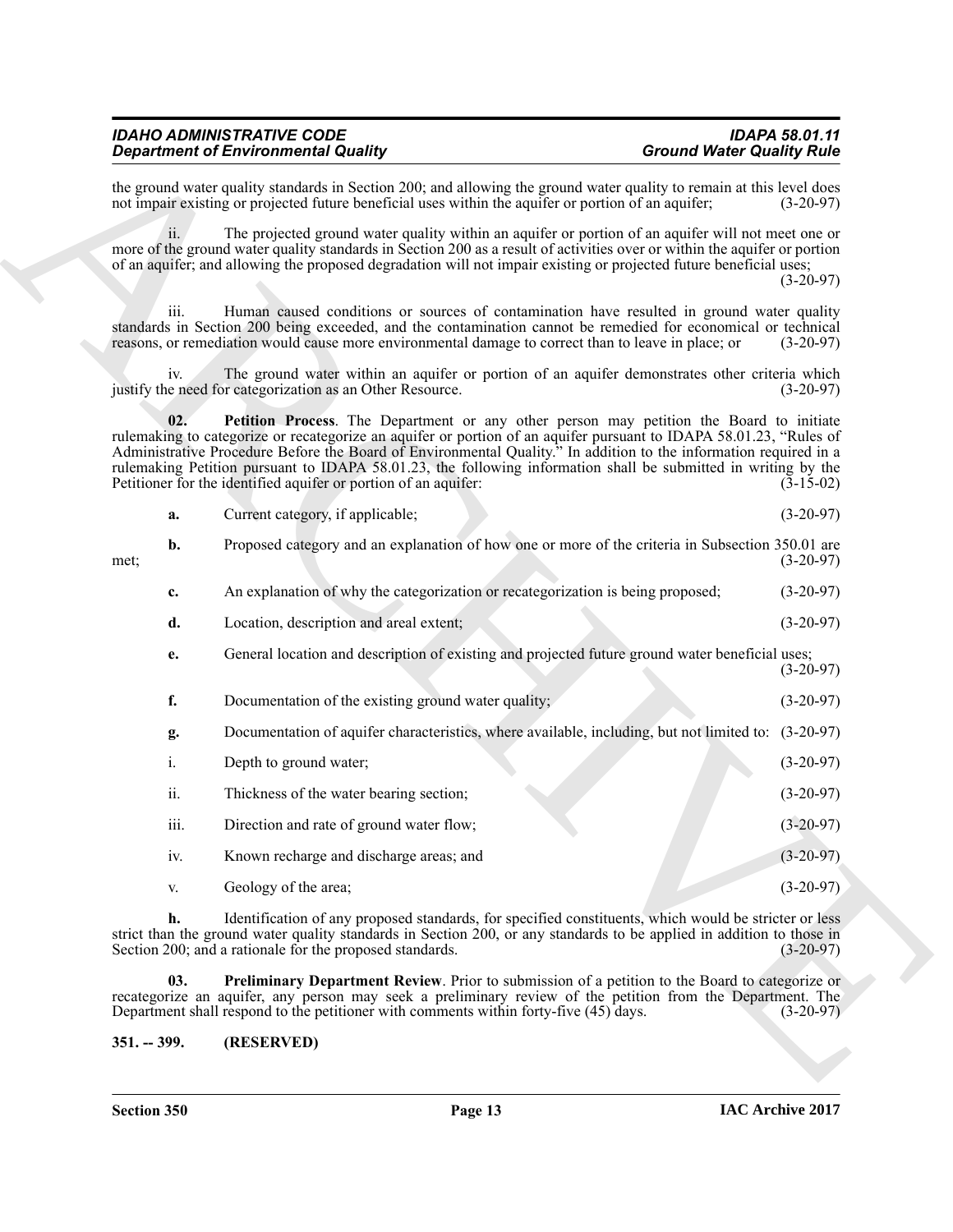### <span id="page-13-4"></span><span id="page-13-3"></span><span id="page-13-1"></span><span id="page-13-0"></span>**400. GROUND WATER CONTAMINATION.**

Ground Water Costaby National Quality<br>
400. Ground Water Costaby Ruise<br>
400. Ground Water Costaby Ruise<br>
400. The Ruise Legendre Costaby Ruise Costaby National Value Costaby National Value Costaby Ruise<br>
40. Class a groun **01. Releases Degrading Ground Water Quality**. No person shall cause or allow the release, spilling, leaking, emission, discharge, escape, leaching, or disposal of a contaminant into the environment in a manner that: (3-20-97) **a.** Causes a ground water quality standard to be exceeded;  $(3-20-97)$ **b.** Injures a beneficial use of ground water; or (3-20-97) **c.** Is not in accordance with a permit, consent order or applicable best management practice, best method or best practical method.  $(3-20-97)$ available method or best practical method. **02. Measures Taken in Response to Degradation**. (3-25-16) **a.** Except when a point of compliance is set pursuant to Section 401, when a numerical standard is not exceeded, but degradation of ground water quality is detected and deemed significant by the Department, the Department shall take one (1) or more of the following actions: (3-25-16) Department shall take one  $(1)$  or more of the following actions: i. Require a modification of regulated activities to prevent continued degradation; (3-20-97) ii. Coordinate with the appropriate agencies and responsible persons to develop and implement on measures for activities not regulated by the Department; (3-20-97) prevention measures for activities not regulated by the Department; iii. Allow limited degradation of ground water quality for the constituents identified in Subsection ( $3-30-07$ ). 200.01.a. if it can be demonstrated that: (1) Best management practices, best available methods or best practical methods, as appropriate for the aquifer category, are being applied; and (2) The degradation is justifiable based on necessary and widespread social and economic (3-20-97)  $(3-20-97)$ considerations; or iv. Allow degradation of ground water quality up to the standards in Subsection 200.01.b., if it can be demonstrated that: (1) Best management practices are being applied; and (3-20-97) (2) The degradation will not adversely impact a beneficial use. (3-20-97) **b.** The following criteria shall be considered when determining the significance of degradation: (3-20-97) i. Site specific hydrogeologic conditions; (3-20-97) ii. Water quality, including seasonal variations; (3-20-97) iii. Existing and projected future beneficial uses; (3-20-97) iv. Related public health issues; and (3-20-97) v. Whether the degradation involves a primary or secondary constituent in Section 200. (3-20-97)

<span id="page-13-2"></span>**03. Contamination Exceeding a Ground Water Quality Standard**. The discovery of any contamination exceeding a ground water standard that poses a threat to existing or projected future beneficial uses of ground water shall require appropriate actions, as determined by the Department, to prevent further contamination. These actions may consist of investigation and evaluation, or enforcement actions if necessary to stop further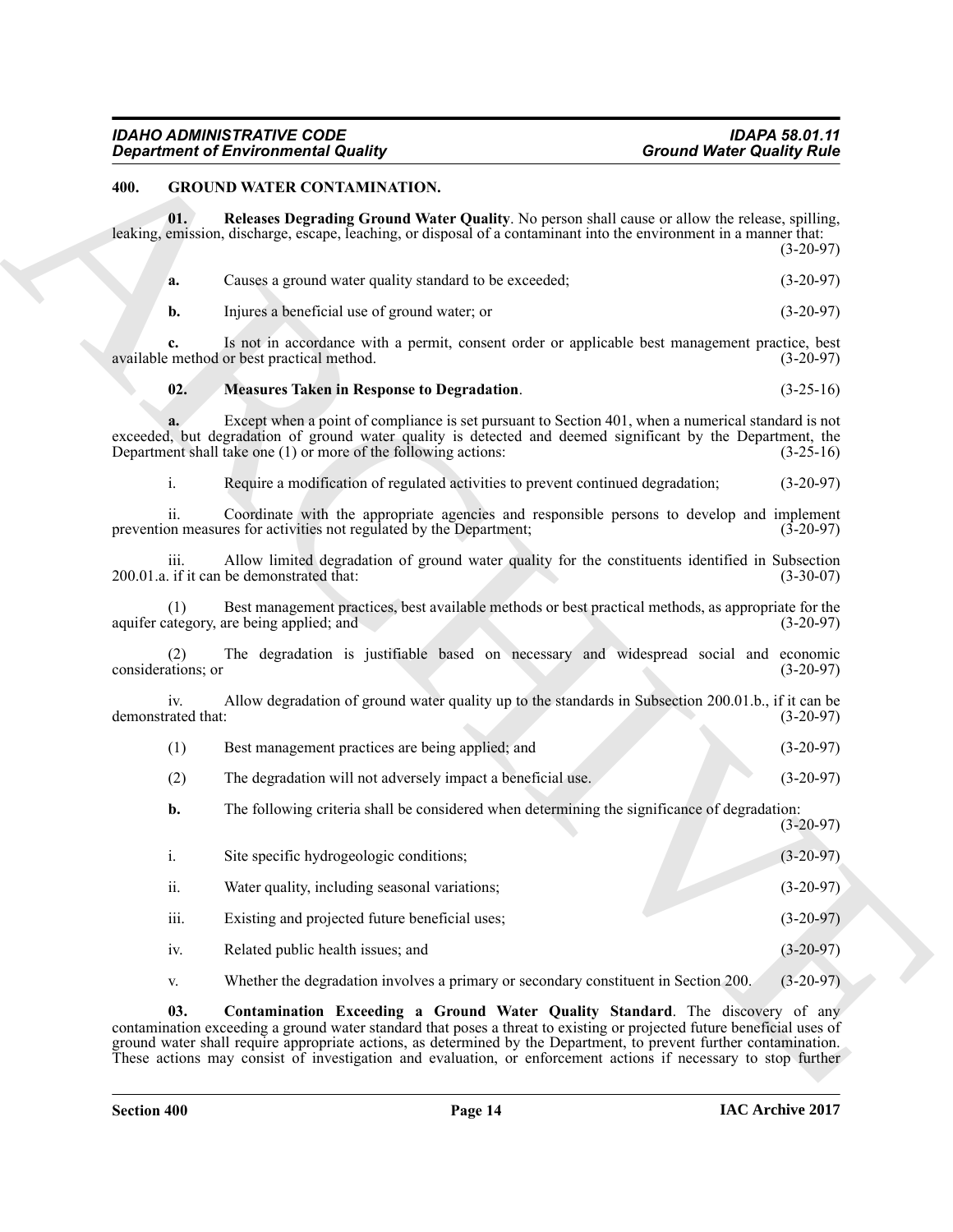| <b>IDAHO ADMINISTRATIVE CODE</b>           |  |
|--------------------------------------------|--|
| <b>Department of Environmental Quality</b> |  |

contamination or clean up existing contamination, as required under the Environmental Protection and Health Act,<br>(3-20-97) (3-20-97) Section 39-108, Idaho Code.

<span id="page-14-1"></span>**04. Agricultural Chemicals**. Agricultural chemicals found in intermittently saturated soils within the crop root zone will not be considered ground water contaminants as long as the chemicals remain within the crop root zone, and have been applied in a manner consistent with all appropriate regulatory requirements. (3-20-97 zone, and have been applied in a manner consistent with all appropriate regulatory requirements.

**05. Site-Specific Ground Water Quality Levels or Points of Compliance**. The Department may allow site-specific ground water quality levels, for any aquifer category, that vary from a standard(s) in Section 200 or Section 300, or may allow site-specific points of compliance, based on consideration of effects to human health and the environment, for: (7-1-09) the environment, for:

<span id="page-14-2"></span>

| а. | Remediation conducted under the Department's oversight; | $(3-20-97)$ |
|----|---------------------------------------------------------|-------------|
|    | Permits issued by the Department;                       | $(3-20-97)$ |

**c.** Situations where the site background level varies from the ground water quality standard; (7-1-09)

**d.** Dissolved concentrations of secondary constituents listed in Section 200 of this rule. The Department may allow the use of dissolved concentrations for secondary constituents if the requesting person demonstrates that doing so will not adversely affect human health and the environment; or (7-1-09) demonstrates that doing so will not adversely affect human health and the environment; or

<span id="page-14-5"></span><span id="page-14-3"></span>

| Other situations authorized by the Department in writing. | $(3-20-97)$ |
|-----------------------------------------------------------|-------------|
|                                                           |             |

### <span id="page-14-0"></span>**401. MINING.**

Ground Weiser Columbus of Environmental Guality<br>
scellar metrics contained the metric of the state of the state of the state of the state of the state of the state of the state of the state of the state of the state of th **01. Request for Setting Point(s) of Compliance and Standards Applicable to Mining Activities**. At the request of a mine operator, pursuant to this section, the Department shall set a point of compliance, or points of compliance, at which the mine operator shall protect current and projected future beneficial uses of the ground water and meet the ground water quality standards as described in Section 200 or as allowed under Subsection 400.05. Degradation of ground water is allowed at a point of compliance if the mine operator implements the level of protection during mining activities appropriate for the aquifer category as specified in Table 1 of Subsection 150.02. If a request is not made, the mine operator must meet the ground water quality standards as described in Subsection 150.01 in ground water both within and beyond the mining area unless the Department establishes the point(s) of compliance consistent with Subsection 401.03. (3-25-16) compliance consistent with Subsection  $401.03$ .

### <span id="page-14-4"></span>**02. Application Process**. (7-1-09)

**a.** If the mine operator requests a point of compliance, or points of compliance, the mine operator shall make written application to the Department. The application shall be accompanied by a fee of two thousand five hundred dollars (\$2,500). The application shall include the following information in sufficient detail to allow the Department to establish point(s) of compliance: Department to establish point $(s)$  of compliance:

|  | Name, location, and mailing address of the mining operation; |  |  | $(7-1-09)$ |
|--|--------------------------------------------------------------|--|--|------------|
|--|--------------------------------------------------------------|--|--|------------|

- ii. Name, mailing address, and phone number of the mine operator; (7-1-09)
- iii. Land ownership status of the mining operation (federal, state, private or public); (7-1-09)

iv. The legal structure (corporation, partnership, etc.) and residence of the mine operator; (7-1-09)

v. The legal description, to the quarter-quarter section, of the location of the proposed mining operation; (7-1-09) operation;  $(7-1-09)$ 

vi. Evidence the mine operator is authorized by the Secretary of State to conduct business in the state of Idaho; (7-1-09) of Idaho;  $(7-1-09)$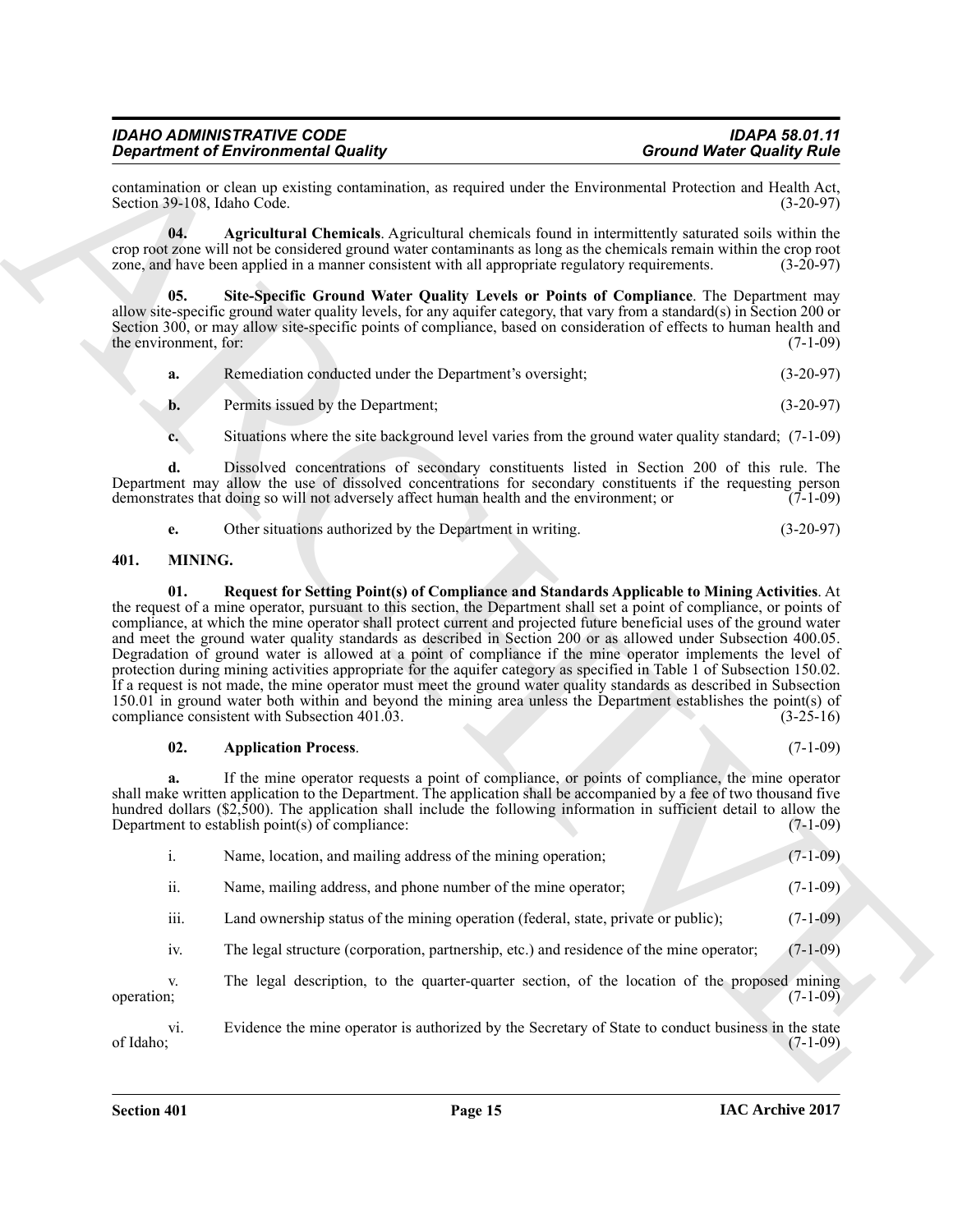vii. A general description of the operational plans for the mining operation from construction through final reclamation. This description shall include any proposed phases for construction, operations, and reclamation and a map that identifies the location of all mining activities: (7-1-09) and a map that identifies the location of all mining activities;

viii. A preconstruction topographic site map or aerial photos extending at least one (1) mile beyond the outer limits of the mining area, identifying and showing the location and extent of the following features: (7-1-09)

(1) All wells, perennial and intermittent springs, adit discharges, wetlands, surface waters and irrigation ditches;

(2) All public and private drinking water supply source(s) within one (1) mile of the mining area;  $(7-1-09)$ 

|  | (3) | All service roads and public roads; |  | $(7-1-09)$ |
|--|-----|-------------------------------------|--|------------|
|--|-----|-------------------------------------|--|------------|

(4) All buildings and structures within one (1) mile of the mining area; (7-1-09)

(5) All special resource waters within one (1) mile of the mining area; and (7-1-09)

(6) All Clean Water Act Section 303(d) listed streams, and their listed impairments, within one (1) mile ning area:  $(7-1-09)$ of the mining area;

ix. To the extent such information is available, a description and location of underground mine workings and adits and a description of the structural geology that may influence ground water flow and direction;  $(7-1-09)$ 

x. Information regarding the relevant factors set forth in Subsection 401.03; and (7-1-09) xi. A proposed point of compliance, or points of compliance. (7-1-09)

**b.** Within thirty (30) days of receipt of an application, the Department shall issue a written notice to operator indicating: (7-1-09) the mine operator indicating:

i. That the application is complete; or (7-1-09)

ii. That the Department is rejecting the application as incomplete. In such a case, the Department shall provide a list of deficiencies. Upon a determination that the application is incomplete, the Department shall refund<br>one-half  $(1/2)$  of the application fee. one-half  $(1/2)$  of the application fee.

<span id="page-15-0"></span>The Department shall establish the point(s) of compliance within one hundred eighty (180) days after receipt of a complete application unless the Department determines that additional time is necessary due to unusual circumstances. unusual circumstances.

**Considered Entrepreneuring Country of the system of Countries Countries Countries Considered Considered Entrepreneuring Counter Considered Entrepreneuring Counter Countries Considered Entrepreneuring Counter Countries Co 03. Setting the Point(s) of Compliance**. The point(s) of compliance shall be set as close as possible to the boundary of the mining area, taking into consideration the relevant factors set forth in Subsections 401.03.a. through 401.03.h., but in no event shall the point(s) of compliance be within the boundary of the mining area. The mining area boundary means the outermost perimeter of the mining area (projected in the horizontal plane) as it would exist at the completion of the mining activity. The point(s) of compliance shall be set so that, outside the mining area boundary, there is no injury to current or projected future beneficial uses of ground water and there is no violation of water quality standards applicable to any interconnected surface waters. The Department's determination regarding the point(s) of compliance shall be based on an analysis and consideration of all relevant factors including, but not limited to: (7-1-09)

**a.** The hydrogeological characteristics of the mining area and surrounding land, including any dilution is it is estimated by site-specific data: (7-1-09) characteristics of the aquifer and any natural attenuation supported by site-specific data;

**b.** The concentration, volume, and physical and chemical characteristics of contaminants resulting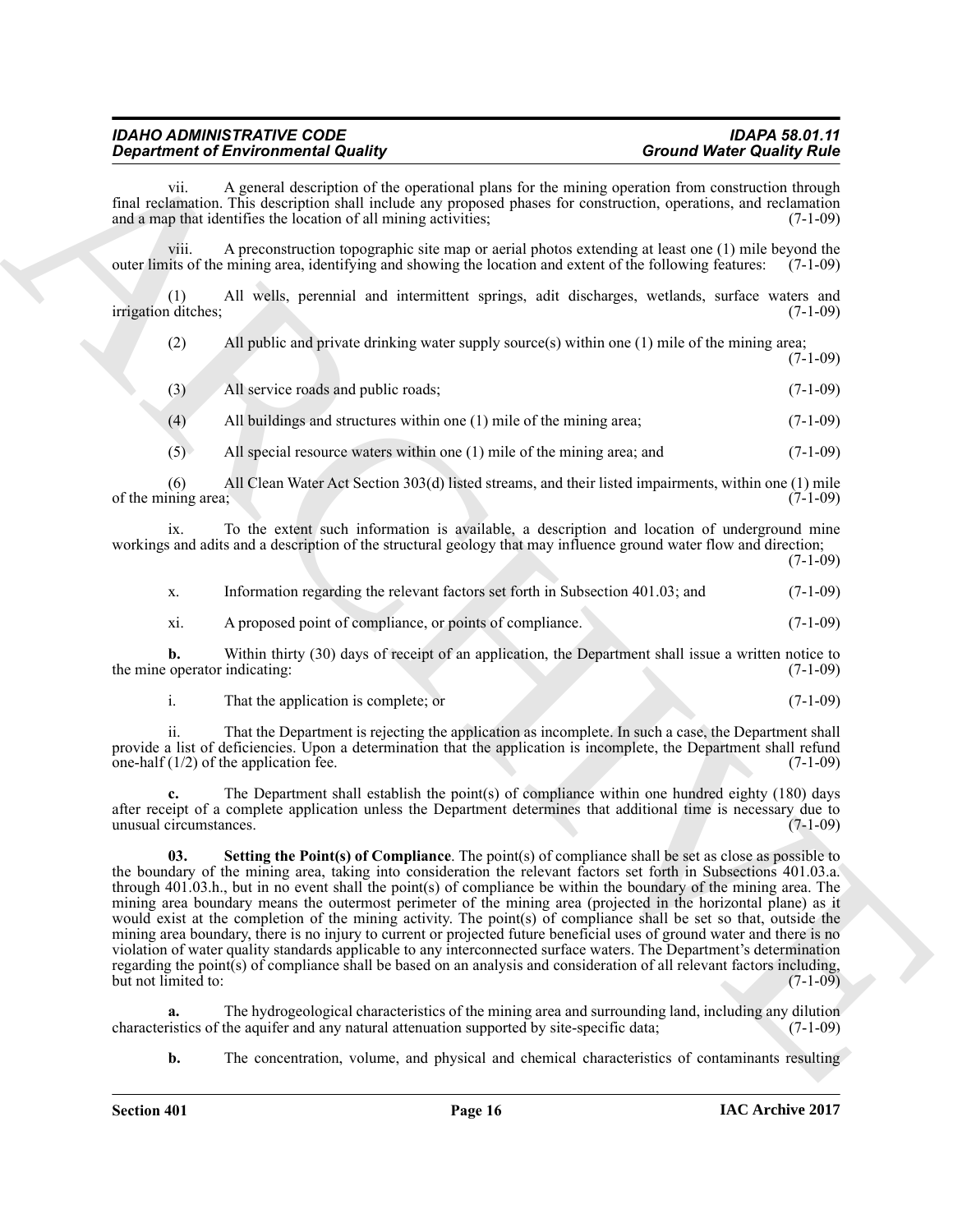<span id="page-16-3"></span>

|                       | <b>Department of Environmental Quality</b>                                                                                                                                                                                                                                                                                                                                                                                                                                                                                                              | <b>Ground Water Quality Rule</b> |
|-----------------------|---------------------------------------------------------------------------------------------------------------------------------------------------------------------------------------------------------------------------------------------------------------------------------------------------------------------------------------------------------------------------------------------------------------------------------------------------------------------------------------------------------------------------------------------------------|----------------------------------|
|                       | from the mining activity, including the toxicity and persistence of the contaminants;                                                                                                                                                                                                                                                                                                                                                                                                                                                                   | $(7-1-09)$                       |
| c.                    | The quantity, quality, and direction of flow of ground water underlying the mining area;                                                                                                                                                                                                                                                                                                                                                                                                                                                                | $(7-1-09)$                       |
| d.                    | The proximity and withdrawal rates of current ground water users;                                                                                                                                                                                                                                                                                                                                                                                                                                                                                       | $(7-1-09)$                       |
| e.                    | A prediction of projected future beneficial uses;                                                                                                                                                                                                                                                                                                                                                                                                                                                                                                       | $(7-1-09)$                       |
| f.                    | The availability of alternative drinking water supplies;                                                                                                                                                                                                                                                                                                                                                                                                                                                                                                | $(7-1-09)$                       |
|                       | The existing quality of the ground water, including other sources of contamination and their<br>cumulative impacts on the ground water; and                                                                                                                                                                                                                                                                                                                                                                                                             | $(7-1-09)$                       |
| h.                    | Public health, safety, and welfare effects.                                                                                                                                                                                                                                                                                                                                                                                                                                                                                                             | $(7-1-09)$                       |
| 04.                   | Ground Water Monitoring and Reporting. The Department shall require ground water<br>monitoring and reporting whenever the Department sets the point(s) of compliance. The Department shall not require<br>ground water monitoring that duplicates ground water monitoring required by other state or federal agencies as long<br>as the mine operator provides the data to the Department.                                                                                                                                                              | $(7-1-09)$                       |
| a.                    | A ground water monitoring system required under Subsection 401.04 shall be designed to: (7-1-09)                                                                                                                                                                                                                                                                                                                                                                                                                                                        |                                  |
| $\mathbf{1}$ .<br>and | Represent the quality of background ground water that has not been affected by the mining activity;                                                                                                                                                                                                                                                                                                                                                                                                                                                     | $(7-1-09)$                       |
| <i>ii.</i>            | Represent the quality of ground water passing the point(s) of compliance in order to determine<br>compliance with ground water quality standards or effectiveness of best management practices.                                                                                                                                                                                                                                                                                                                                                         | $(7-1-09)$                       |
| b.                    | When practicable, indicator monitoring wells or other devices may be required. Such indicator<br>wells and other devices shall not be used to determine compliance with the ground water quality standards, but<br>instead may be used to evaluate modeling results, to predict the quality of ground water at the point(s) of compliance,<br>or to determine the effectiveness of best management practices.                                                                                                                                           | $(7-1-09)$                       |
|                       | All monitoring wells shall be constructed (well depth, well screen size, well screen interval, gravel<br>pack, etc.) and developed so that ground water samples represent the quality of ground water that is relevant to<br>current and future beneficial uses.                                                                                                                                                                                                                                                                                        | $(7-1-09)$                       |
| 05.                   | Coordination with Other State or Federal Agencies/Public Notice. Before setting the point(s) of<br>compliance or requiring ground water monitoring, the Department shall coordinate with and seek recommendations<br>from other state or federal agencies that have regulatory authority over the mining activities. The Department may<br>provide public notice and an opportunity for public comment prior to setting or changing the point(s) of compliance.<br>The Department shall issue a public notice after it sets the point(s) of compliance. | $(7-1-09)$                       |
| 06.                   | <b>Limitations.</b> Section 401 addresses only those contaminants that naturally occur in the mining area<br>ground water or in the surrounding rock or soil and are present in concentrations above the natural background level<br>as a result of mining activities.                                                                                                                                                                                                                                                                                  | $(7-1-09)$                       |
| 07.                   | Application of Provisions. The provisions set out in Section 401 apply to new mining activities or<br>to an expansion of existing mining activities commencing after July 1, 2009. All consent orders, compliance<br>schedules, and other agreements adopted or issued by the Department prior to July 1, 2009 pertaining to ground water<br>protection at mine sites shall remain in full force and effect.                                                                                                                                            | $(7-1-09)$                       |
| 08.                   | <b>Change in Point(s) of Compliance/Ground Water Monitoring.</b>                                                                                                                                                                                                                                                                                                                                                                                                                                                                                        | $(7-1-09)$                       |
| a.                    | A change in the point(s) of compliance may be requested by the mine operator when there is a<br>change in, or new information regarding, the mining activity or any of the factors set forth in Subsection 401.03. A<br>change requested by the mine operator shall include an identification of the new proposed point(s) of compliance, a                                                                                                                                                                                                             |                                  |
|                       |                                                                                                                                                                                                                                                                                                                                                                                                                                                                                                                                                         |                                  |

### <span id="page-16-4"></span><span id="page-16-2"></span><span id="page-16-1"></span><span id="page-16-0"></span>**08. Change in Point(s) of Compliance/Ground Water Monitoring**. (7-1-09)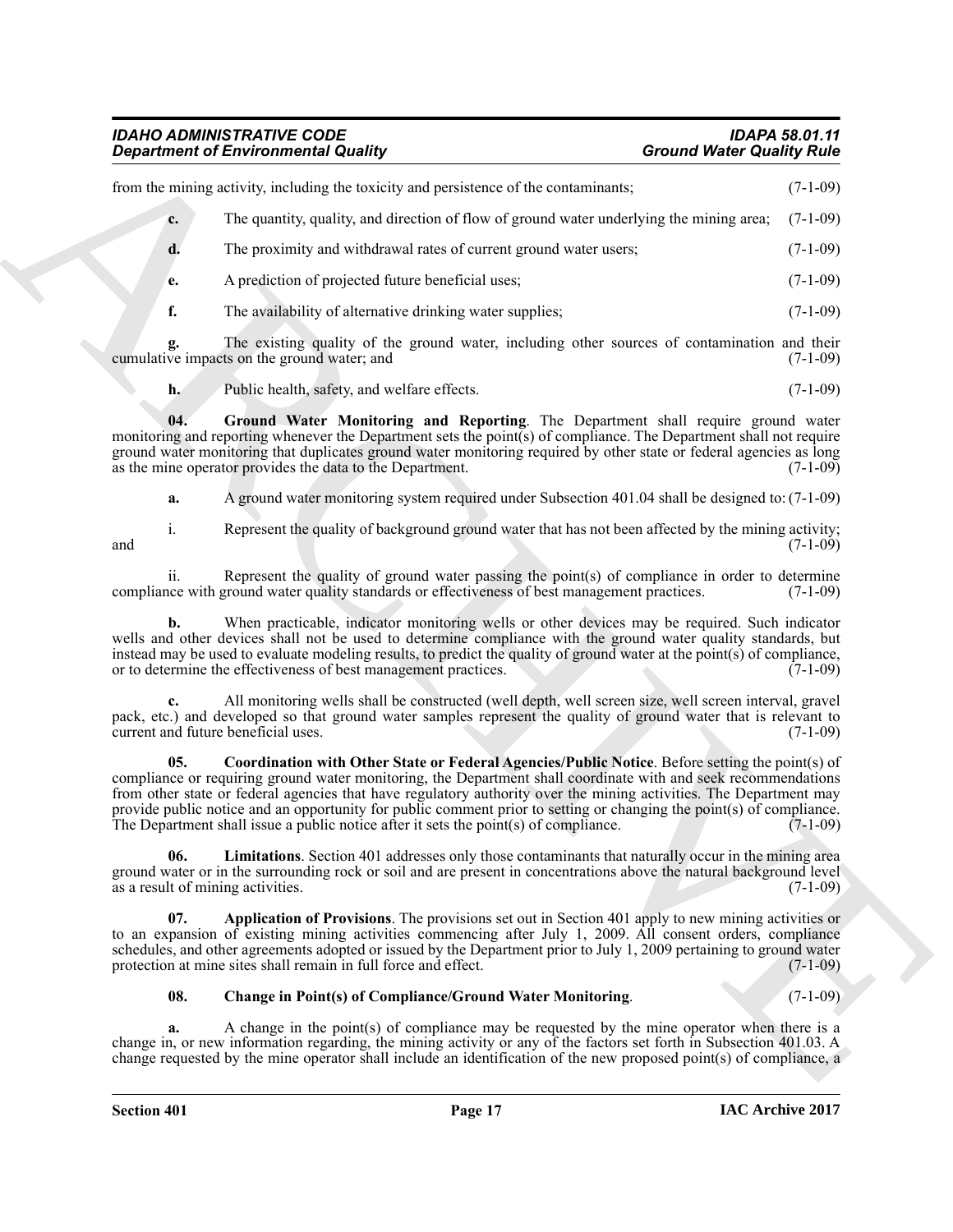| <b>IDAHO ADMINISTRATIVE CODE</b>           | <b>IDAPA 58.01.11</b>            |
|--------------------------------------------|----------------------------------|
| <b>Department of Environmental Quality</b> | <b>Ground Water Quality Rule</b> |

description of the cause for the change and any data supporting the change. The mine operator's request shall be handled as an application submitted pursuant to Subsection 401.02.a. and shall be subject to all other provisions of Section 401.<br>(7-1-09) Section 401.  $(7-1-09)$ 

*Grand West Charles in the Charles Charles Charles Charles Charles Charles Charles Charles Charles Charles Charles Charles Charles Charles Charles Charles Charles Charles Charles Charles Charles Charles Charles Charles Ch* **b.** The Department may initiate a change in the point(s) of compliance if there is a change in, or new information regarding, the mining activity or any of the factors set forth in Subsection 401.03, and the Department determines that the change is necessary to ensure there is no injury to current or projected future beneficial uses of ground water and no violation of water quality standards applicable to any interconnected surface waters. The Department shall notify the mine operator in writing of the Department's intent to change the point(s) of compliance. The Department shall make its final decision to change the point(s) of compliance within sixty (60) days of the notice to the mine operator unless the Department and the mine operator agree more time is necessary to make the decision. (7-1-09)

**c.** The Department may require additional or new ground water monitoring or indicator wells when the Department changes the point(s) of compliance. The Department may also require additional or different ground water monitoring or indicator wells if the Department determines, based upon a change in or new information regarding the mining activity or any of the factors listed in Subsection 401.03, that the monitoring no longer meets the requirements set forth in Subsection 401.04. The mine operator may also request a change in the monitoring.

 $(7-1-09)$ 

<span id="page-17-0"></span>**402. -- 999. (RESERVED)**